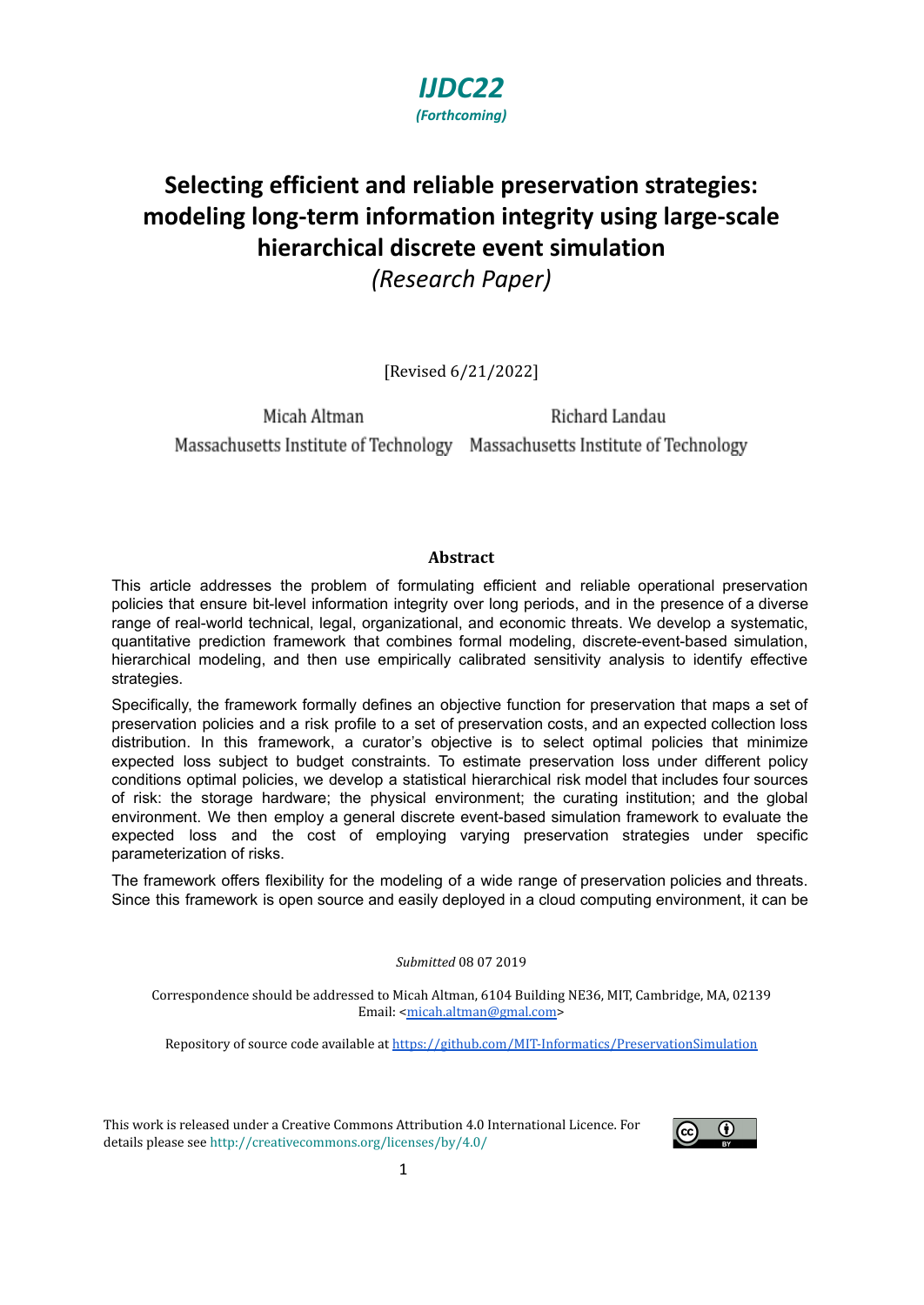used to produce analysis based on independent estimates of scenario-specific costs, reliability, and risks.

We present results summarizing hundreds of thousands of simulations using this framework. This exploratory analysis points to a number of robust and broadly applicable preservation strategies, provides novel insights into specific preservation tactics, and provides evidence that challenges received wisdom.

## **Significance**

Deploying cost-effective, reliable bit-level long-term preservation at scale remains an unsolved problem. [Rosenthal 2010; Altman *et* al. 2015, 2020] Memory organizations have identified a number of high-level 'best practices', such as fixity checking and geographically distributed replication, but there is little specific guidance or empirically-based information on selecting specific preservation strategies that fit a curating institution's risk-tolerance, threat profile, and budget. Thus, while cloud storage vendors such as Amazon tout 99.999999999% durability; these claims typically lack substantial explanation or even clear definitions [see e.g. Mellor 2018] Further, professional memory organizations vary significantly in the practices they use, and how they use them -- even in the number of copies held. [Gallinger *et* al. 2017]

Strategies for preserving digital information are generally based on the observation that neither digital media, nor formats, nor institutions are reliably durable. While a number of 'good practices' are recognized for digital preservation, many of these practices are heuristic, and most are based on experience with particular technologies and threats. Stewards of digital information are faced with a large set of choices in developing a preservation strategy. These choices include document size and data format; file encryption and compression; storage media durability and reliability; collection replication, distribution, verification, and repair. [see e.g. Gallinger *et* al. 2017] These choices have the potential to change dramatically the cost of a preservation strategy, and how (and where) that strategy is vulnerable to a wide range of threats. Moreover, changes in these factors interact in complex ways, making it difficult to discover optimal/efficient strategies.

This article addresses the problem of formulating simple, efficient, and reliable operational preservation policies that ensure bit-level information integrity over long periods, and in the presence of a diverse range of real-world technical, legal, organizational, and economic threats. We develop a systematic, quantitative prediction framework that combines formal modeling, discrete-event-based simulation, hierarchical modeling, And then use empirically calibrated sensitivity analysis to identify effective strategies.

# **Methodology**

The ultimate goal of information preservation is to communicate across time. Our concrete objective, broadly speaking, is to maintain a collection of documents, so that its contents can be read at a designated future time. Communication will be deemed a success if at some designated future time the integrity of the documents has been maintained. (In the full paper we extend this to the case where additional context about formats, encryption, etc. must be preserved so that the document can be meaningfully rendered.)

More formally, we model the curator's task as the selection of preservation practices and parameters (e.g., auditing frequency) based on feasible practices and available systems, such that preservation costs are minimized, such that the expected loss of content does not exceed the curator's target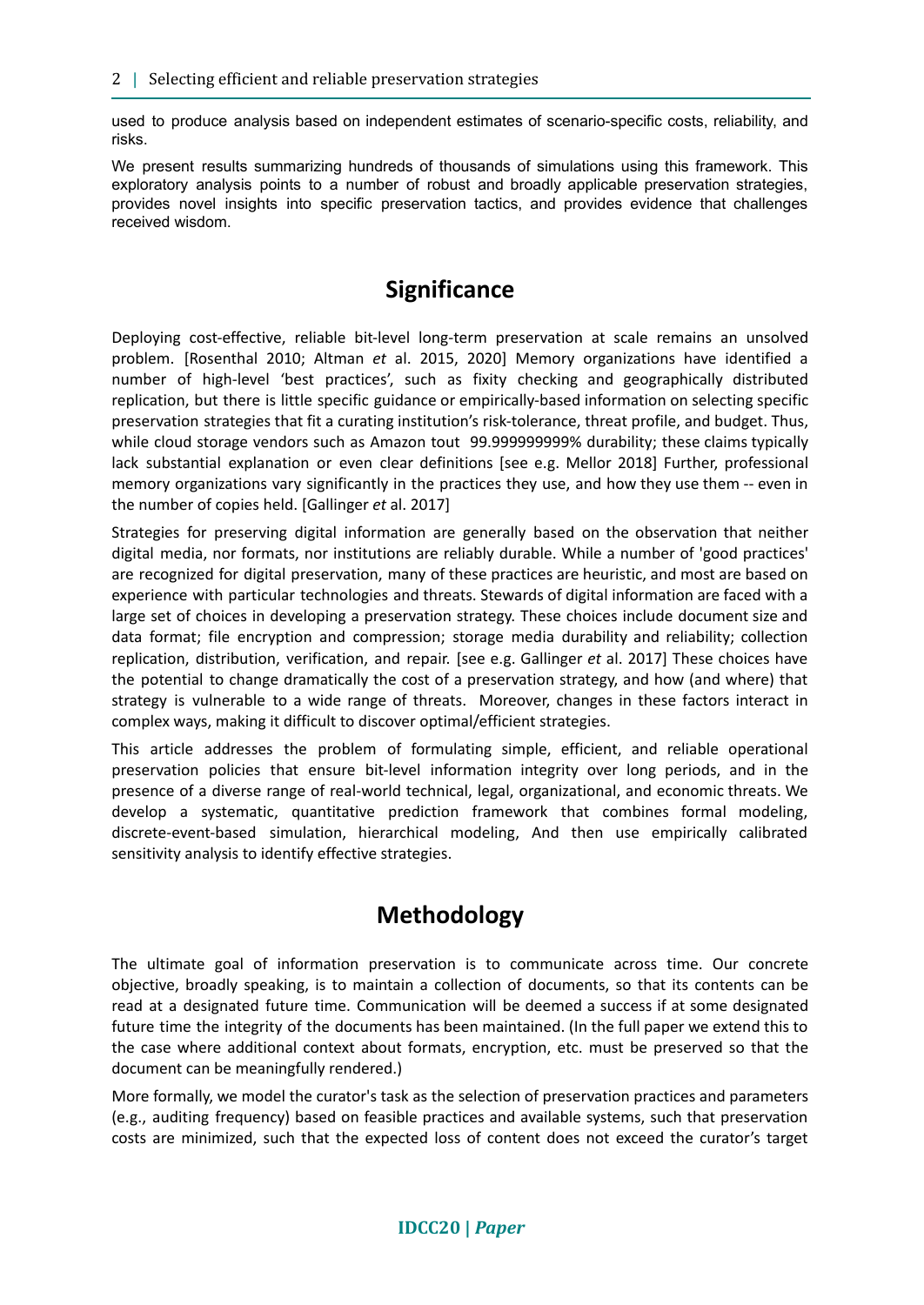given a specified risk profile. (In the full paper, we also model a dual problem of minimizing loss given a fixed budget.)

Curators might wish to be aware of the technologies and concerns in the areas we cannot control. In defining the curatorial strategy, we focus on those elements that curators are likely to readily control [Gallinger, *et* al. 2017] : the number and distribution of copies, how to audit and repair these, and whether to apply file transformations such as compression or encryption.

Prior work by [Baker *et* al. 2006], which we extend, uses single-level simulation to examine a core tradeoff between replication and auditing. Others have used related approaches -- such as Markov Chain Simulation [Lebrecht *et* al. 2011; Li *et* al. 2012] to estimate data failure at the hardware storage layer under simplified threat models in relation to the choice of storage approaches (e.g. RAID configuration). Work such as [Pinheiro et al. 2007] summarizes empirical rates of storage failures -- we use this and subsequent work to calibrate the model we present.

Where both cost and loss functions are simple and behaved, it may be possible to find the optimal solution through closed-form mathematical analysis or simple Monte-Carlo simulation. However, in more realistic conditions, risk of loss is a complex function of multiple threats at multiple levels [see, e.g. Rosenthal, et al. 2005] -- including low-level media failures, mid-level events such as manufacturing defects that affect clusters of media, and high-level events such as government action that can simultaneously affect multiple replicas of entire collections. Thus we use computationally-intensive discrete event simulation to estimate the losses under different proposed strategies.

Our underlying storage model is also hierarchical. A client (library) has a collection of documents in digital form. These documents are recorded on sectors of a storage medium; errors in the sectors within it cause a document to be lost -- as illustrated in **Figure 1**. As also illustrated in Figure 1, large documents are larger "targets" than small documents and are therefore more likely to be hit by random errors.



**Figure 1: Documents are stored on sectors of disk (or other) storage. Large files occupy more sectors than small files. When errors occur randomly in sectors, large files present a larger "target area" and are more likely to be hit by an error.**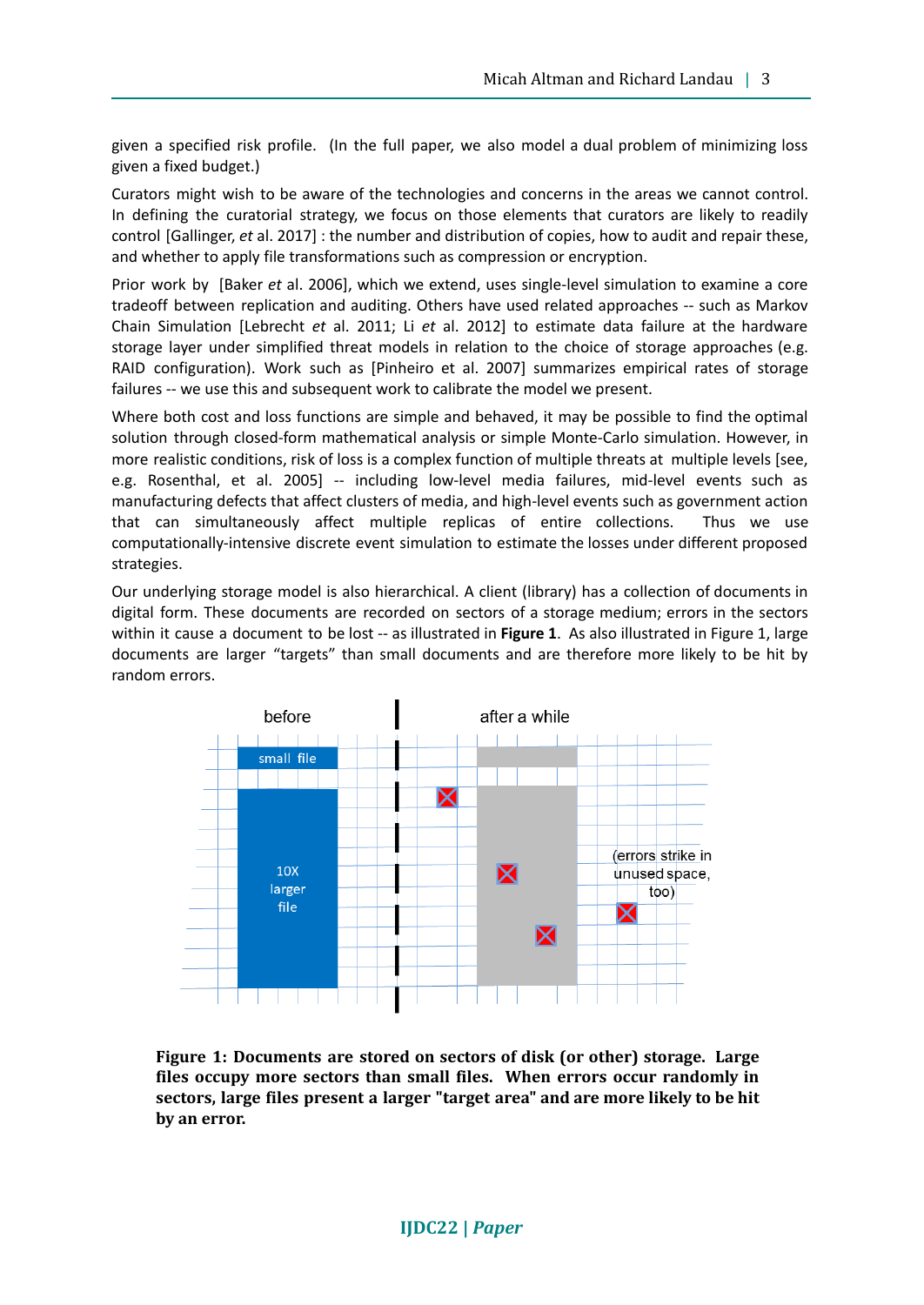In the core simulation model, we treat a document with any sector errors as corrupt, and use a document size that is constant number of sectors**.** Although these may seem like rigid assumptions, it turns out that the predictions of these model can be transformed through a simple linear formula to apply to larger and/or more robust documents. We discuss computing loss for different document sizes in Appendix A, and robust documents in the results section under *Modeling Robust Documents and Compression Risks.*

A copy of the collection of documents is stored on a server maintained by a separate institution. If the client maintains multiple copies of the collection of documents, then several copies are stored on separate, independent servers. Customers retrieve documents from the server(s) to read them. An error may occur that corrupts a portion of a document or makes that copy inaccessible. In this case, we consider the copy to be lost. Other copies may still persist. If all copies of a document are lost, then the document itself is permanently lost.

Specifically, we are concerned with four hierarchical levels of failures that affect document collections.

- **Disk Sector Failures.** Small scale errors in disk recording can result in partial or total failure of a document copy. For the purposes of this study, we have assumed that a single failure in the body of a document's data causes the document to be considered lost.
- **Environmental Glitches.** The rate at which errors arrive in disk sectors is not always constant. Transient environmental conditions, "glitches," such as failures of HVAC, electrical noise, and such can raise the rates of sector errors.
- **Server Failures.** Data servers are not immortal. Companies may go out of business, be bought by or merge with other companies, change their mission, and so forth. Our research covers a range of expected lifetimes of server companies.
- **Major Shocks.** Economic and regional environmental conditions can cause multiple servers to fail in short periods of time. Economic downturns can stress many companies in an industry. Regional environmental disasters such as earthquakes, floods, wars, and such can result in failure, or inaccessibility, of multiple servers. And government censorship can make servers or groups of servers inaccessible and lost to a replication set of servers. Such correlated failures are a serious threat to a collection and require more intense monitoring by the client library to ensure the health of the collection.

Note that these distributions imply some assumptions about operations:

- The model assumes that some form of local error-correcting storage, such as RAID is used, and that the benefits of server-local error correction, such as the use of RAID storage be incorporated in the logical sector error rate. Thus the sector error rate should reflect the ex-post rate of sector failures, after any RAID repairs. This rate effect of different RAID configurations, pattern of single disk failure and subsequent repair, etc. are not directly modeled.
- The model assumes that a storage unit is replaced, and content automatically migrated, after its normal service life. If not, sector failure risk would typically accelerate after the 3-5 year service lifetime of the initial hardware. We can still model failure to migrate media modeled through introduction of environmental glitches that increase sector error failure.
- The model assumes that the failure of institutions is conditionally independent, absent shocks. In other words, when two servers share an internal dependency -- such as reliance on the same third-party storage layer, a shock should also be added to the model to reflect that dependency.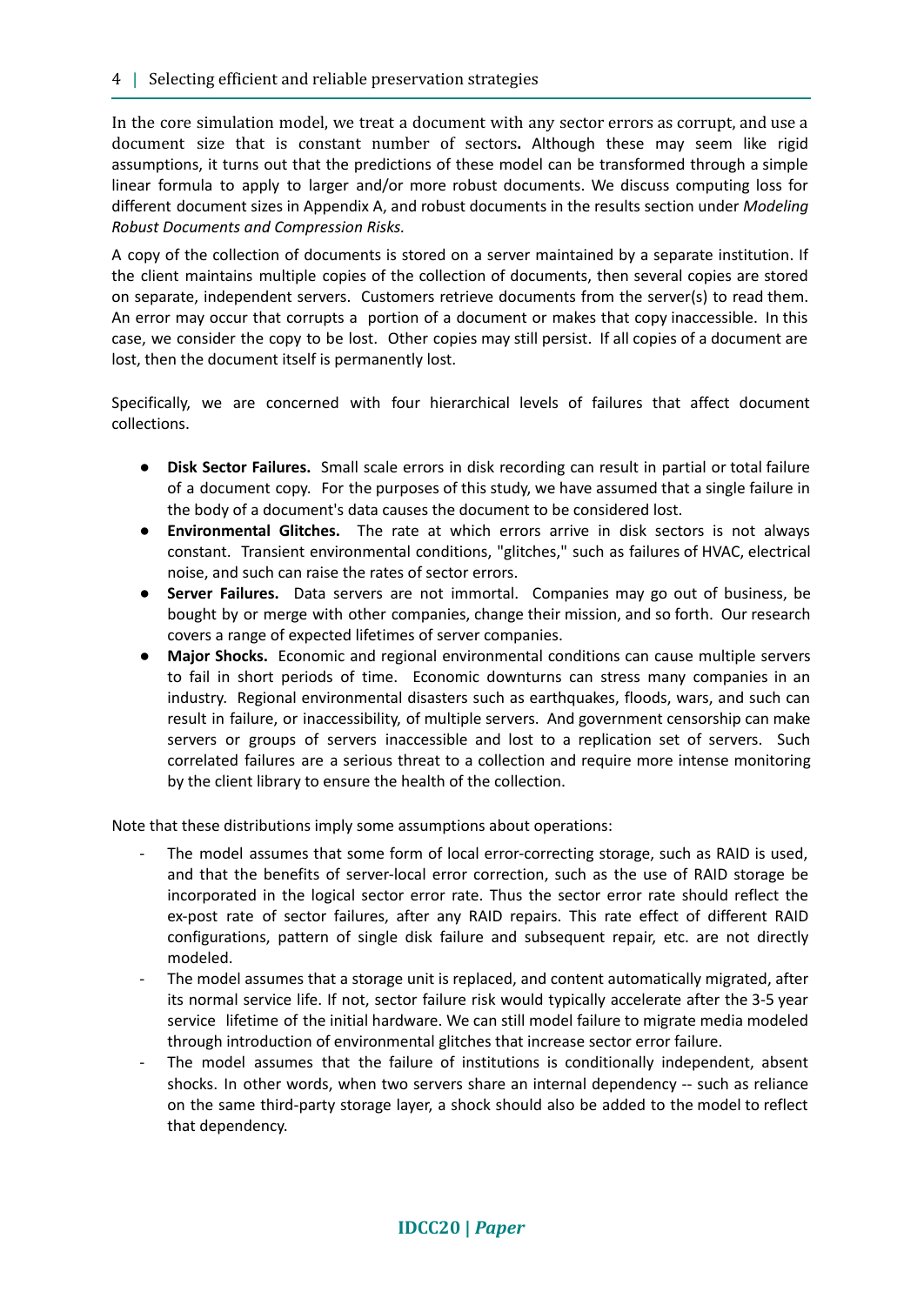|                                          | Characteristics                                    |                      |                                                                           | <b>Exemplar Threats</b>                  |                                              |  |
|------------------------------------------|----------------------------------------------------|----------------------|---------------------------------------------------------------------------|------------------------------------------|----------------------------------------------|--|
| Layer                                    | Role                                               | Visibility           | Distribution                                                              | Lower<br>Frequency                       | Higher<br>Frequency<br>(lower<br>severity)   |  |
| Hardware<br>(Sector)                     | Causes sector<br>error / single<br>document loss   | Silent. $1$          | Poisson event                                                             | Controller<br>failure                    | Media<br>corruption.                         |  |
| Local<br>environment<br>(Glitch)         | Increases rate<br>of storage error                 | Invisible $^2$ .     | Poisson event;<br>triggers<br>environmental<br>change of some<br>duration | <b>HVAC</b> failure                      | Power<br>spikes                              |  |
| Institution<br>(Server<br>Failure)       | Causes loss of a<br>single copy of a<br>collection | Silent.              | Exponential<br>Lifetime                                                   | Ransomware<br><b>Business</b><br>failure | Curator<br>error.<br><b>Billing</b><br>error |  |
| Macro<br>Environment<br>(Major<br>Shock) | Increases rate<br>of server failure                | Invisible.           | Poisson duration                                                          | Corporate<br>Mergers                     | Recession                                    |  |
|                                          | Immediate loss<br>of multiple<br>servers           | Silent or<br>visible | Poisson event                                                             | Government<br>Suppression                | Regional<br>war                              |  |

In Table 1 we summarize these failure types, their distribution, and their visibility. We also provide examples of real world failures that one can represent using these event types.

**Table 1: A Hierarchical Typology of Preservation Threats. Small errors corrupt storage sectors of individual documents. Greater threats cause entire server(s) to fail, losing all copies of documents on the server(s).**

Note that these distributions imply some assumptions about operations:

- The model assumes that some form of local error-correcting storage, such as RAID is used, and that the benefits of server-local error correction, such as the use of RAID storage be incorporated in the logical sector error rate. Thus the sector error rate should reflect the ex-post rate of sector failures, after any RAID repairs. This rate effect of different RAID configurations, pattern of single disk failure and subsequent repair, etc. are not directly modeled.
- The model assumes that a storage unit is replaced, and content automatically migrated, after its normal service life. If not, sector failure risk would typically accelerate after the 3-5 year service lifetime of the initial hardware. We can still model failure to migrate media modeled through introduction of environmental glitches that increase sector error failure.
- The model assumes that the failure of institutions is conditionally independent, absent shocks. In other words, when two servers share an internal dependency -- such as reliance on the same third-party storage layer, a shock should also be added to the model to reflect that dependency.

<sup>&</sup>lt;sup>1</sup> Detected on audit

<sup>2</sup> Inferred through indirect effects on other error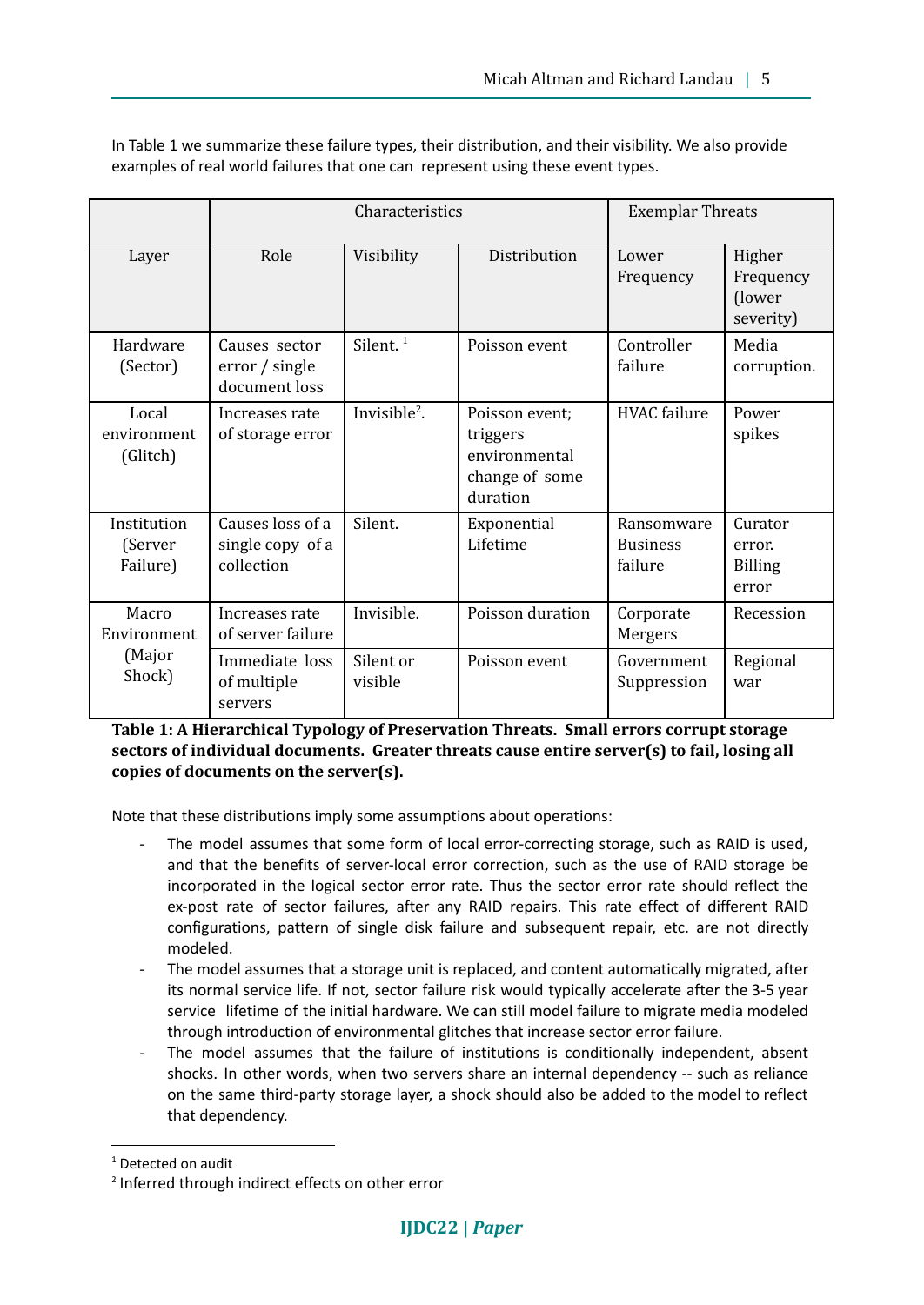#### **A Simple Cost Model**

Many storage vendors may be available to a client, each with charge schedules. For the most part, vendors will charge for storage and bandwidth.

- A charge per month per byte stored (usually per gigabyte or petabyte). The cost of storage may vary by "quality" of storage, based on its typical error rate or perhaps on speed of retrieval access. Storage is charged per copy; multiple copies cost more.
- A charge per month per byte sent in or out ("ingress" and "egress" charges). Bytes sent do not distinguish between user access for normal retrieval and administrative access for auditing. The cost may vary by speed or reserved bandwidth (Mbps).
- Charge schedules for storage and bandwidth may include quantity discounts.

For the purposes of this study, a client will store a collection on a set of servers of the same "quality" level. Documents with differing quality requirements are considered separate collections and are stored and managed separately.

### **Results**

In this section we show how simulation of the multi-level failure model can be used to design a robust preservation strategy: First, we start by modeling sector-level errors that cover a very wide range of error rates, more than three orders of magnitude. We find that maintaining multiple copies of a document collection, along with a regimen of regular auditing, can preserve the collection over a range of error rates wider than is likely to be encountered with real commercial disk drives. Second, we introduce small and large glitches, which increase the base error rate from two to ten times. We find that such temporary excursions are indistinguishable from minor or even major differences in the base error rate, and that the prior strategy remains robust. Third, we introduce whole server failure. We find that, by incrementally increasing the number of copies and auditing frequency, a client library can protect the collection against individual server failures over a wide range of server lifetimes. Finally, we introduce major shocks that increase the rate of server failure and/or simultaneously eliminate up to three servers. We find that sufficiently increasing frequency of auditing and repair can protect a collection against even the shocks induced by major recessions and minor wars.

#### **Constructing a Preservation Strategy that is Robust to Base Storage Quality**

If a collection exists as only a single copy, then it is very likely that some of its documents will be lost within a decade, even if the storage medium is highly reliable. **Figure 2** shows the likelihood that documents will be lost, over a decade or longer, depending on the sector lifetime of the storage medium. If there is only one copy of a document, then any error causes permanent loss of that document. If there are multiple copies, then some undamaged copies may remain. But the number of (unaudited) copies required to prevent permanent losses is very large.

Further, even if the rate of error accumulation is much lower than illustrated above, many documents will be lost over longer periods of time: For example, over 50 years, about 20 parts per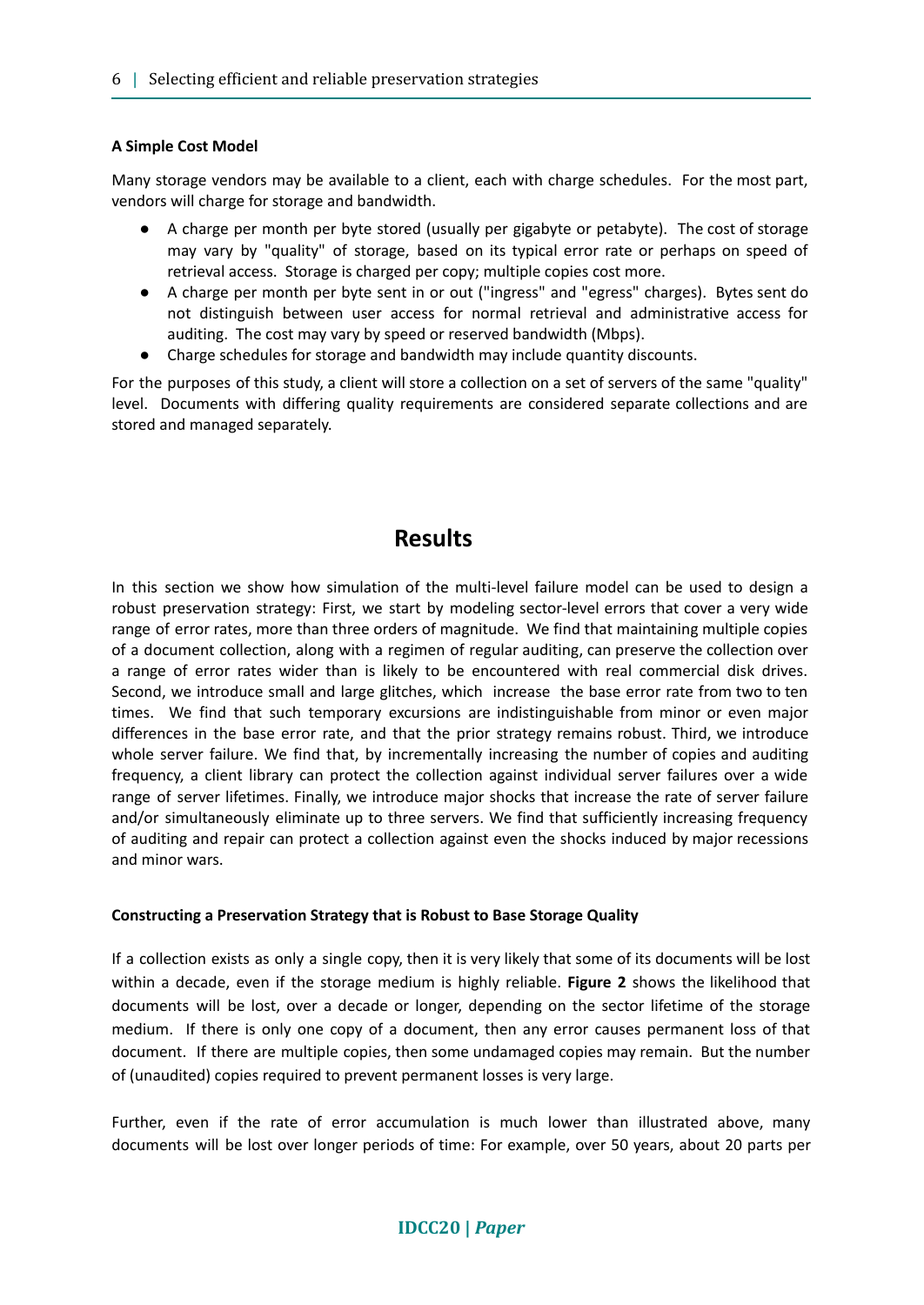million (ppm) to 200ppm of the collection will be lost, depending on document sizes, even if media reliability were 10x the maximum shown. **3**



**Figure 2. (2A) A single copy of a document collection suffers considerable losses over a short period of time, even with a very high quality storage medium. See Appendix B for discussion of the calibration of this figure. (2B) Over long periods, even very large numbers of unaudited copies will suffer permanent losses. The shaded area covers what we consider to be the plausible region of disk quality.**

<sup>&</sup>lt;sup>3</sup> In the graphs, very small numbers are grouped together. All values in that range are in fact zero. True zeroes are biased away from the origin by a few ppm to permit the use of logarithmic axes.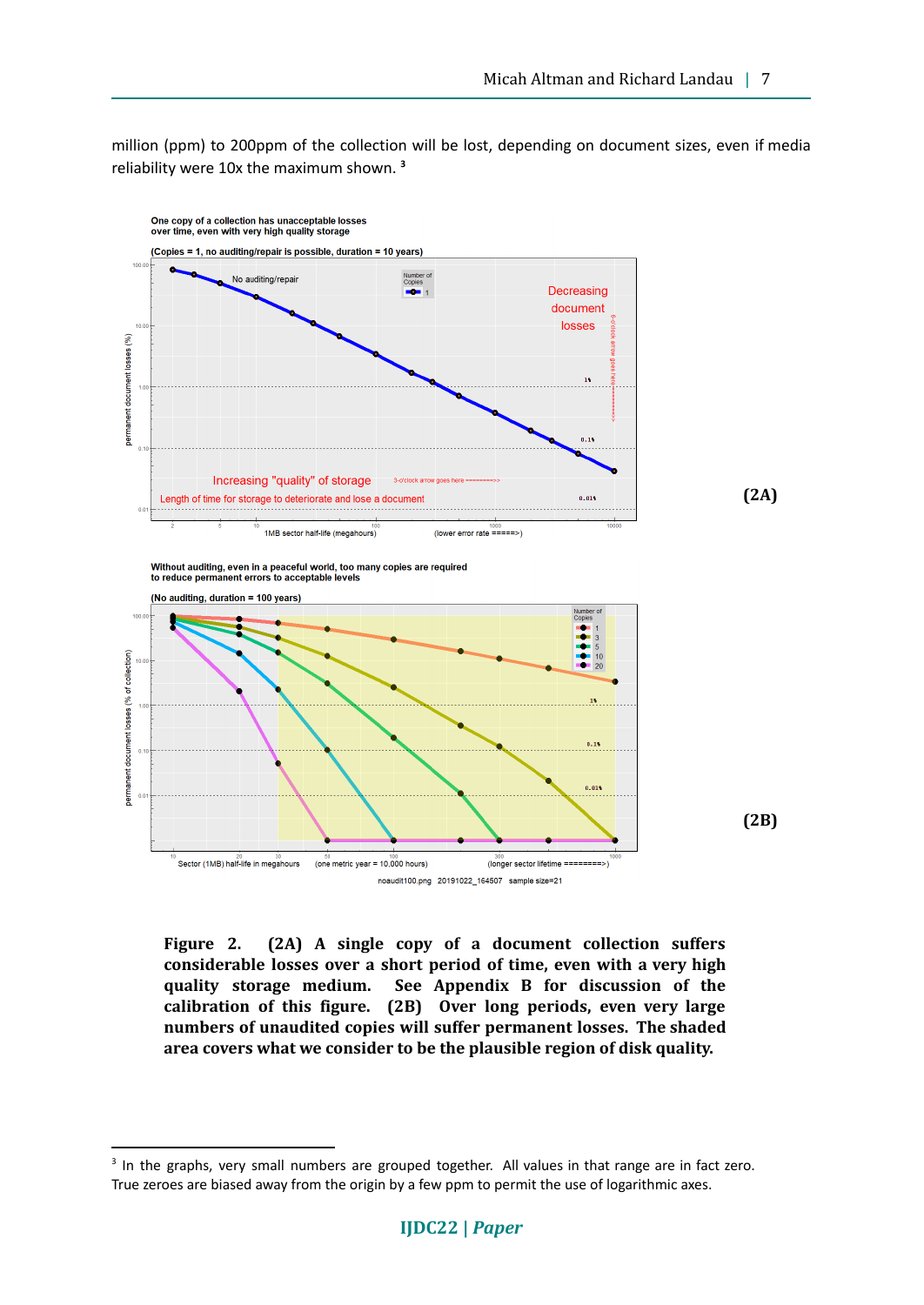A single copy of a document is vulnerable, regardless of the quality of its storage medium. Multiple copies of collections are less vulnerable but still deteriorate over long periods, as sometimes random errors will coincide to cause a permanent loss where all copies of a document have been corrupted. Simulations demonstrate that, without regular auditing and repair, no *reasonable* number of copies will prevent significant document losses over a long period See **Figure 3**, which shows expected losses with various numbers of multiple unaudited copies.

In addition, we simulated environmental disturbances such as variations in temperature, humidity, dust, etc., due to HVAC or electrical problems that act to accelerate sector failure for a period of time. We find that the effect of such "glitches" has the same effect as directly increasing the base error rate. Moreover, this similarity implies that preservation strategies (such as those we recommend below) that are robust across a range of sector failure rates are also robust to moderate to severe glitches that increase the sector error rate by factors of three to ten times.

#### **Estimating a range of deterioration rates of sectors**

At what rate do disk sectors deteriorate and lose document information stored on them? Very little direct information is available from manufacturers or from large disk consumers such as cloud storage facilities regarding either theoretical or empirically measured error rates at the sector, file or collection levels. Most published claims regarding storage reliability are either so ill-defined as to be unmeasurable (see e.g., Mellor 2018 on AWS and Azure claims of "sixteen nines" of reliability), entirely theoretical (see. e.g. Rosenthal 2010, on the calculation of mean-time-to-data-loss by storage manufacturers), or measure the failure of entire drives during a service lifetime. Based on these latter, evidence-based estimates, hard-drives fail at the rate of roughly 1.25-4% annually (see Backblaze 2018) -- when deployed professionally.<sup>4</sup>

If no redundancy (e.g. RAID, erasure codes) is deployed at the filesystem level, the observed disk failure rate would be an upper-limit on sector life as well -- if the disk cannot be read, no sector within it could be read. Based on the lowest observed rate of 1.2% annually, and typical drive sizes of 1-2TB, the implied maximum sector half-life of a non-RAIDED system would be 250,000KH. However, this number is implausibly *low* in an environment in which some file-system redundancy is used -- at this level we would observe frequent losses of large files. For realism, we assume that RAID or other filesystem is deployed effectively to the extent that the system can be run in production without obvious failures.

Closed-form calculations based on the assumption of Poisson arrivals of sector errors can be used to approximate sector reliability based on experience with small storage systems.<sup>5</sup> (Cf Appendix B.) How high a sector failure rate would the average computer user tolerate on, say, a system disk? Under a reasonable set of assumptions about document size and sector size, we find that half-lives for megabyte-size disk regions less than about 100 megahours (100E06 hours) would result in a noticeable proportion of files being lost in the first few years of operation, for example, more than

<sup>4</sup> Electronics generally experience accelerated failure rates during their initial burn-in period, and after their service lifetime (see e.g. Xin, et al 2003). And most hard drives are designed for a service life-time of 3-5 years.

<sup>&</sup>lt;sup>5</sup> To simplify calculations and to make our results more accessible, we have simplified some of the numbers and units in the simulations and graphs. Error rates for disk sectors and for servers are stated in half-lives in units of kilo-hours and mega-hours. Also, simulation event time periods are stated in "metric years" of 10,000 hours. We feel that this change in the length of a year makes the results slightly more conservative, since the simulation's year and ten-year periods are somewhat longer than calendar years. Also, to save compute cycles in simulations, the collection size is set to 10,000 documents; results are easily extrapolated to larger collections.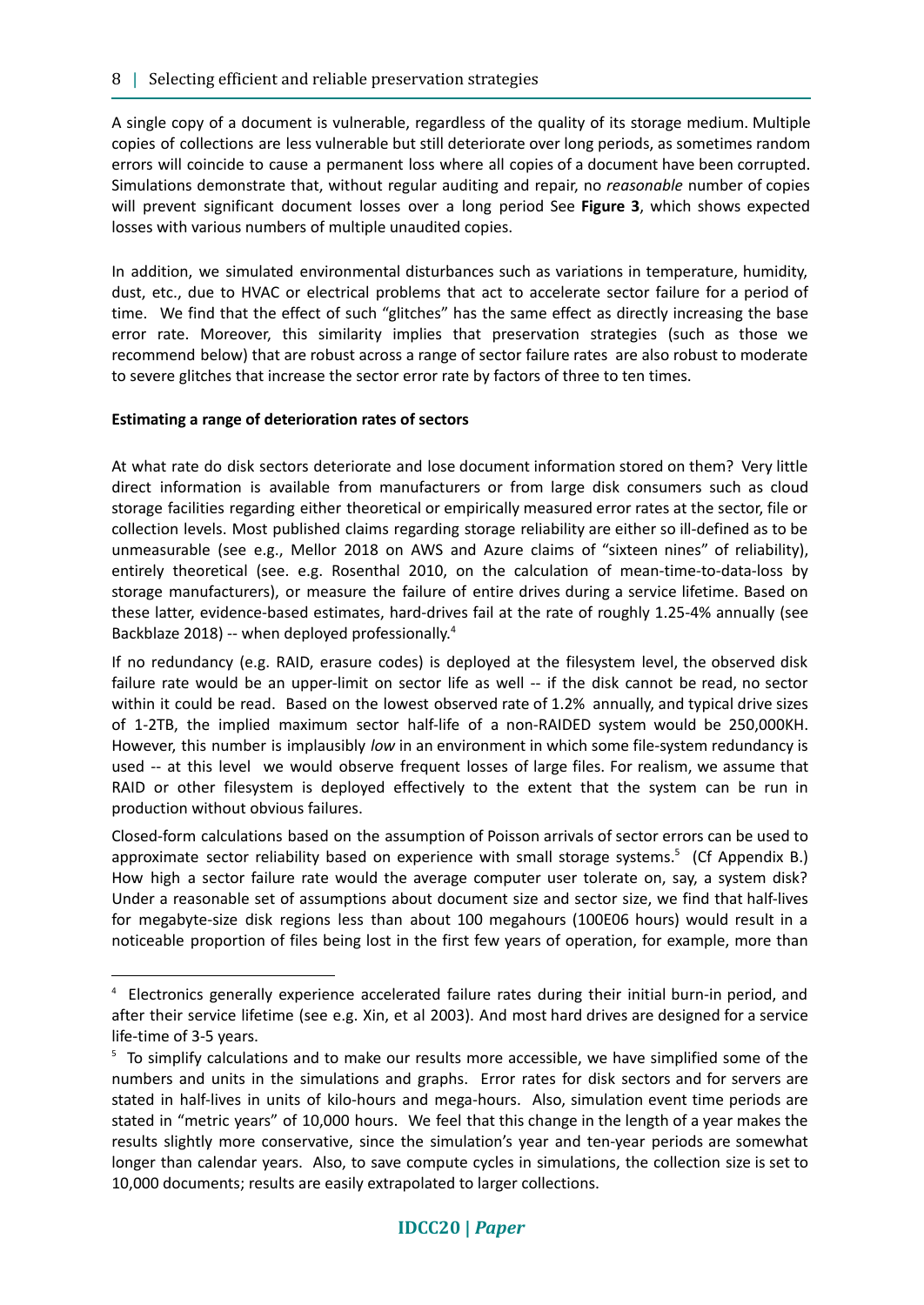two percent of documents in just the first two or three years of disk use. Such losses would render an operating system disk unusable, and would certainly be too high for a data (document) archive. At the other end of the reliability spectrum, sector half-lives more than approximately 1,000 megahours would characterize disks that were nearly perfect and very long-lasting. In the absence of sound empirical data on this topic, we consider the range of sector half-life from 100 megahours to 1,000 megahours to be a plausible range for commercial disk drives that corresponds to real-life experience. However, due to the possibility of environmental glitches (failures of air conditioning, noisy electrical power, etc.) that increase error rates, we would extend the realistic range down to 20 or 30 megahours, as shown in the shaded region of Figure 2B. We have extended the range of values for simulations to include these less optimistic values.

#### **The Need For Auditing**

We must adopt active auditing strategies to detect and correct errors in data in order to preserve the corpus over long periods. Such strategies must include three components: detecting errors by fixity information or other means; correcting errors, usually by replacing a damaged copy with a known good copy; and actively locating errors by patrolling through the data to examine all the documents. (Baker, et al 2006)

We need to be wary that failures -- of documents or servers -- are *silent* to the client. A client cannot afford to wait until a document is requested to discover that all copies have been lost. An auditing system must actively search through the data for latent errors in order to locate (and repair) them before these errors pile up and overwhelm the redundancy of storage.

An auditing cycle may be accomplished in a single pass through the documents or broken up into several "segments." It is important to note that total auditing requires that all copies of a document be checked during each auditing cycle. A document may be assigned to any segment within a cycle, but it must be present in some segment of each cycle. The sampling of documents for each segment of the auditing can be systematic or random; but it is important that the auditing actually examine *all* documents. That is, auditing segments must sample documents *without replacement* each cycle. Sampling with replacement permits some documents to be missed in each cycle and reduces the effectiveness of auditing.

Random auditing is often expressed as, for instance, "audit ten percent of the documents every month." The difference between this random strategy and segmented auditing is that the random selection may be chosen *with replacement*. Thus it is likely that some documents will escape auditing during each cycle. This observation is analogous to the experiment of throwing a thousand balls randomly into a thousand urns. Since the balls arrive according to a Poisson distribution, some of the urns will receive no balls, some one, and some more than one, according to distribution. Documents that are audited zero times are not being audited effectively at all and thus are vulnerable to undetected loss. See Appendix C for a brief discussion of the differences.

**Figure** 3 illustrates the effectiveness of simple annual auditing across a very wide range of sector failure rate over a long period.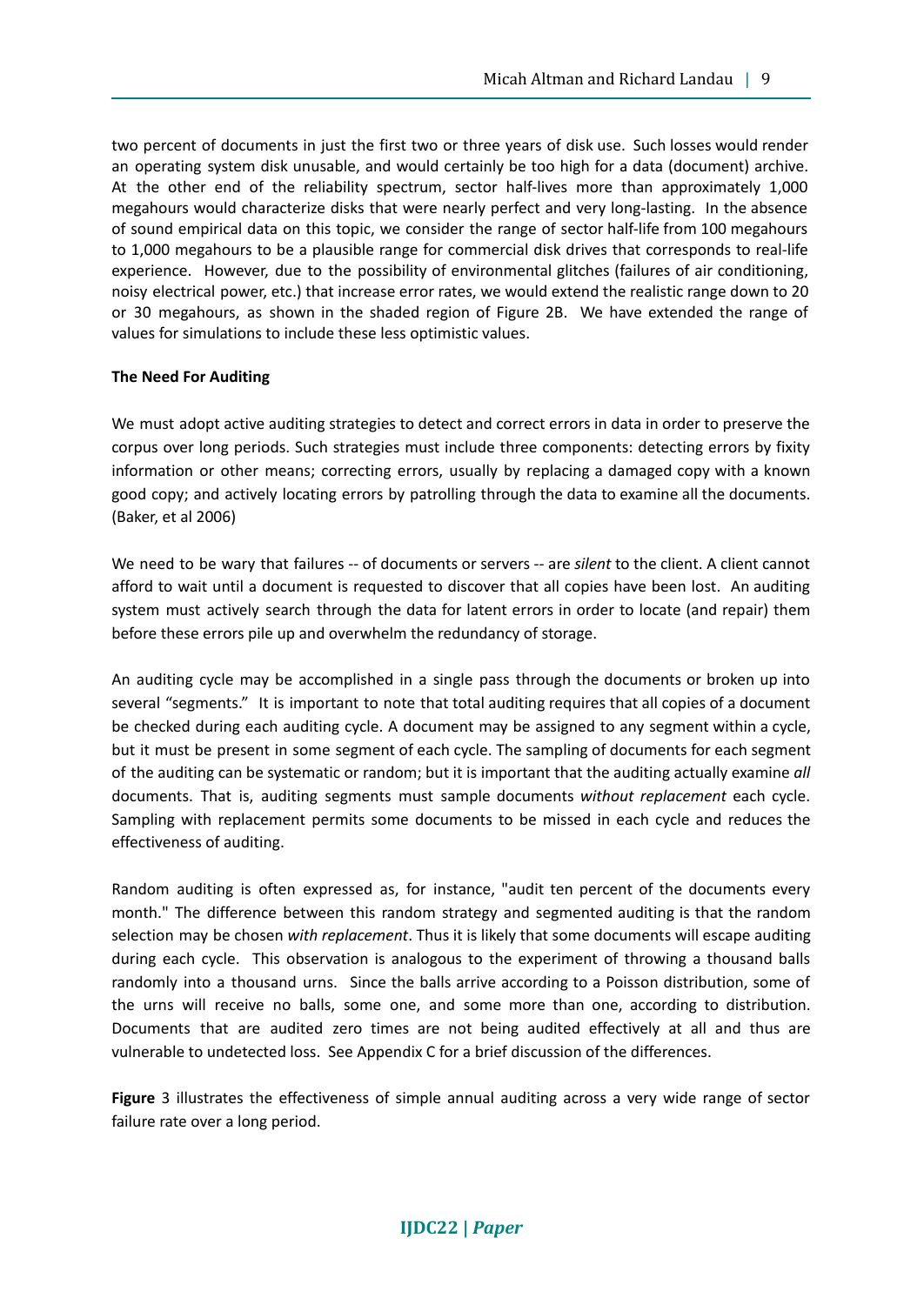

With regular auditing, only a few copies are reguired to minimize losses over a wide range. Failure to audit the collection is worse than keeping<br>only a small number of audited copies

**(3A)**

Can a collection survive long-term with enough copies and annual auditing?<br>100-year document survival based on number of copies and disk error rates



**Figure 3: Simple annual auditing and repair of a collection greatly reduces document losses. (3A) Note that just three copies with annual auditing is more robust than five unaudited copies. (3B) Even over very long periods of time, e.g., 100 years, simple annual auditing can protect a collection with a modest number of copies. Over the plausible range of sector lifetimes, five copies with auditing suffer minimal or zero losses.**

The pattern illustrated by the figure (and confirmed through additional sensitivity analysis) demonstrates that a strategy of deploying five independent replicas and simple annual auditing is sufficient to maintain the integrity of collections for over a century across any practical variation in

#### **IDCC20 |** *Paper*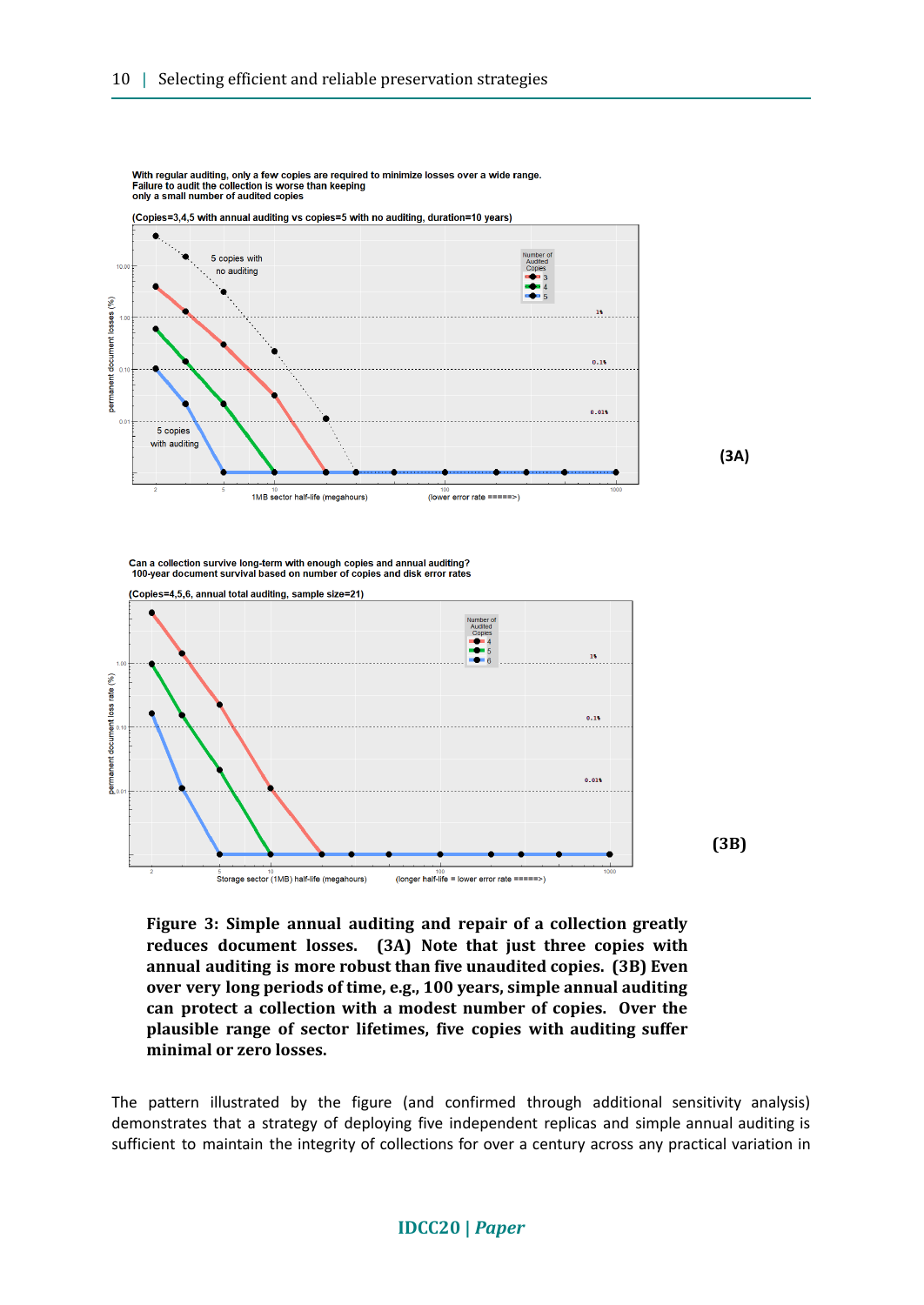storage quality conditions. In the full paper, we extend these results to include robustness to higher-level correlated threats, and to analyze more sophisticated and efficient preservation strategy.

#### **Constructing a Preservation Strategy that is Robust to Institutional Risks**

#### **Strategies against limited server lifetimes or shocks**

Cloud-based storage services provide very reliable storage, largely through the use of error-correcting storage methods, such as RAID, erasure coding, and high-count replication. These error-correcting techniques make the failure rate for disk sectors largely irrelevant. Such storage, properly maintained, is effectively "immortal" and will suffer no significant losses over long periods.

Let us shift our analysis from the reliability of storage media to the reliability of storage services. We will find that similar analysis and similar storage techniques can be used to protect documents and entire collections.

Storage services themselves are not immortal. Services as corporations may fail over time; they may merge and thus lose their independence; they may be subject to physical trauma through natural events or political or economic disturbances. $<sup>6</sup>$  And access to services may be blocked by government</sup> action, by cyber attack, or by administrative error (such as a problem with service billing). In any case, it is important to note that such failures are generally silent: the client is not actively informed of the failure. The client will notice the failure only when trying to access the stored documents.

There are many ways that a server can fail and render a copy of the collection inaccessible. Table nnn lists a number of conditions that can cause one or more servers to fail. Let's consider just two causes of server failure: first, that servers as corporations have finite lifetimes; and second, that exogenous physical events or government actions may make it impossible for a server to continue to function. We note that a shock that raises the rate of failure of a single server is equivalent to a server with reduced life expectancy.

To protect a document collection, a client library must actively test, and if necessary repair, the integrity of document collections stored remotely on such services. Server failures, regardless of the cause, are almost always silent to their clients: earthquakes, floods, wars, mergers, bankruptcies, and government censorship actions do not give notice to the parties affected. A client must examine all servers on a regular basis to verify the presence of the document collection stored there. The client must actively audit storage services to verify that they are still alive and still have the collections. Due to the assumed high reliability of storage within a server, we assume that a server contains all documents or none. If a service is still alive and contains any documents, then the service is still available as one of the client's replication instances. If a service is found to be inactive, then, to maintain the target number of replications, the client must find a new service and populate that with the collections.

This process is clearly analogous to the auditing of individual documents to repair documents corrupted by sector failures, but in this case, it is merely the presence of the server that is to be

<sup>&</sup>lt;sup>6</sup>Reviews of firm mortality suggest that the half-life of firms is no more than a decade, and likely shorter in the technology sector and during recessions. (Morris 2010; Daepp 2015) Recessions are frequent relative to this lifespace --see (NBER 2019) for data on US recession frequency.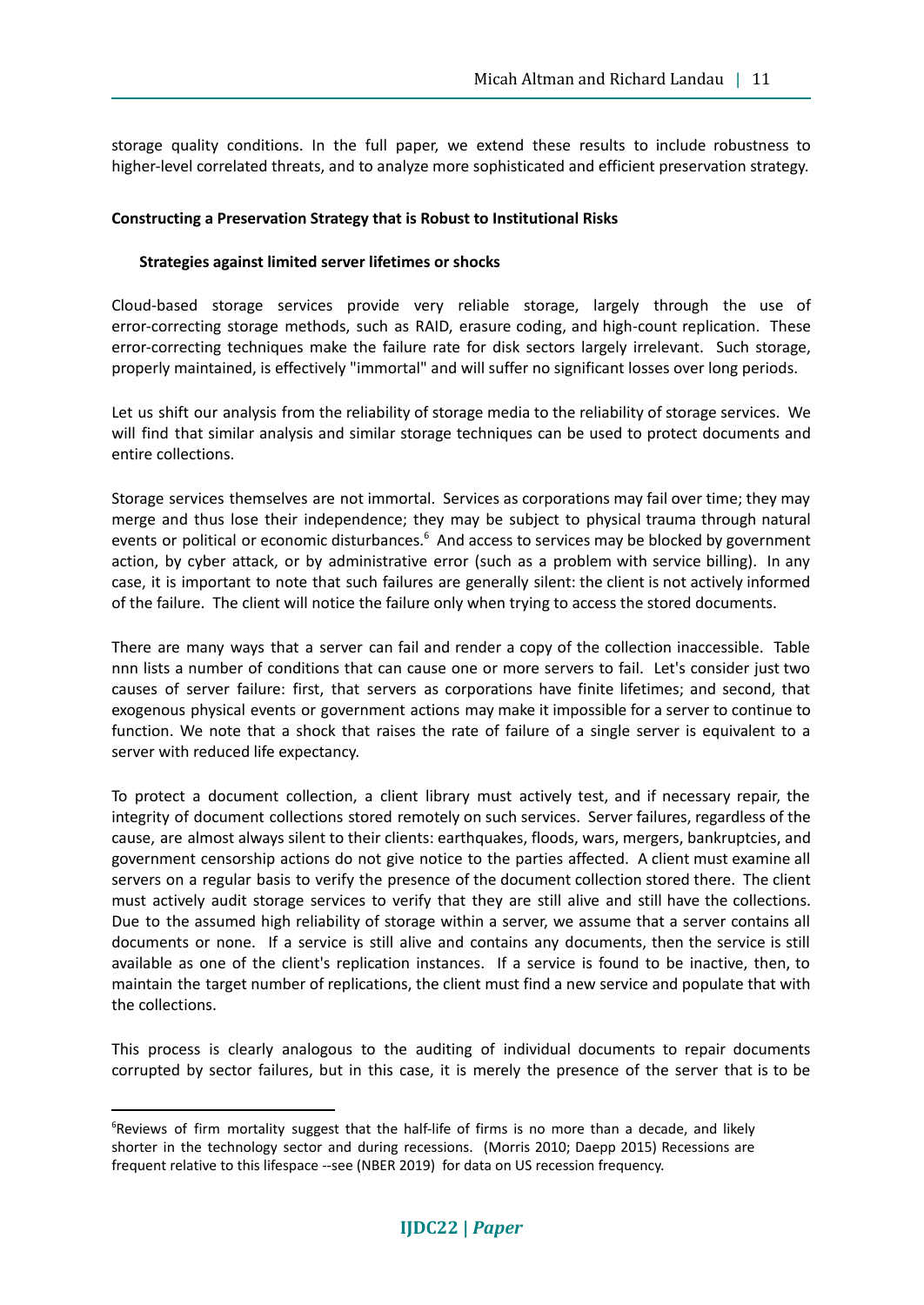tested. We find also that the auditing process can be much more efficient than with sectors: to verify that the server is alive, only a few documents need to be retrieved. Either the server is dead and contains no documents, or it is alive and contains all documents.

When a client detects a server failure of this sort, the redundancy of the collection storage is (temporarily) reduced. The client must find another server to hold a copy of the collection and then transmit the entire collection to that server. Only then is the collection fully replicated with the desired number of copies.

The simulation framework demonstrates that server lifetime is an important risk factor. The replication strategy previously developed (shown in Figure 3), although robust to sector failures and glitches, will fail (that is, result in collection losses) if the server failure rate is high. For that simple strategy -- five copies audited annually -- to preserve a collection over long periods of thirty to one hundred years would require servers to have half-lives of at least eight to ten years. To require all servers to have such long life expectancies is optimistic. However, on the bright side, collection loss can be prevented even with relatively short-lived servers by substantially increasing the auditing frequency and adding additional replicas.

#### **Strategies against correlated server failures**

The strategy above is robust to server failure -- when servers fail independently. However, server failures may be correlated in two ways. We model these correlations formally, through introducing "shock" events of varying types, severity, and frequency.

We use two statistical approaches to model shocks. First, we model shock that *decrease the expected lifespan of some or all servers.* Second, we model shocks that *cause immediate failure of multiple servers simultaneously.* Our simulations included a range of "shock" conditions that contribute to server failures; modeling such threats as recession, targeted censorship, administrative error.

For the most part, our results show that the most important factors are the frequency of shocks and their "span," that is, the number of (correlated) servers affected by a shock. Overall, shocks that raise the rate of single server failure have an impact equivalent to reducing the expected lifespan of all servers. That is, whether the cause of a server's premature failure is exogenous, through economic or political pressure, or endogenous, due to financial instability, the result is the same: a single server fails at some random time with some frequency independent of other servers. This failure reduces the redundancy of the storage of the collection and therefore increases the risk of collection loss.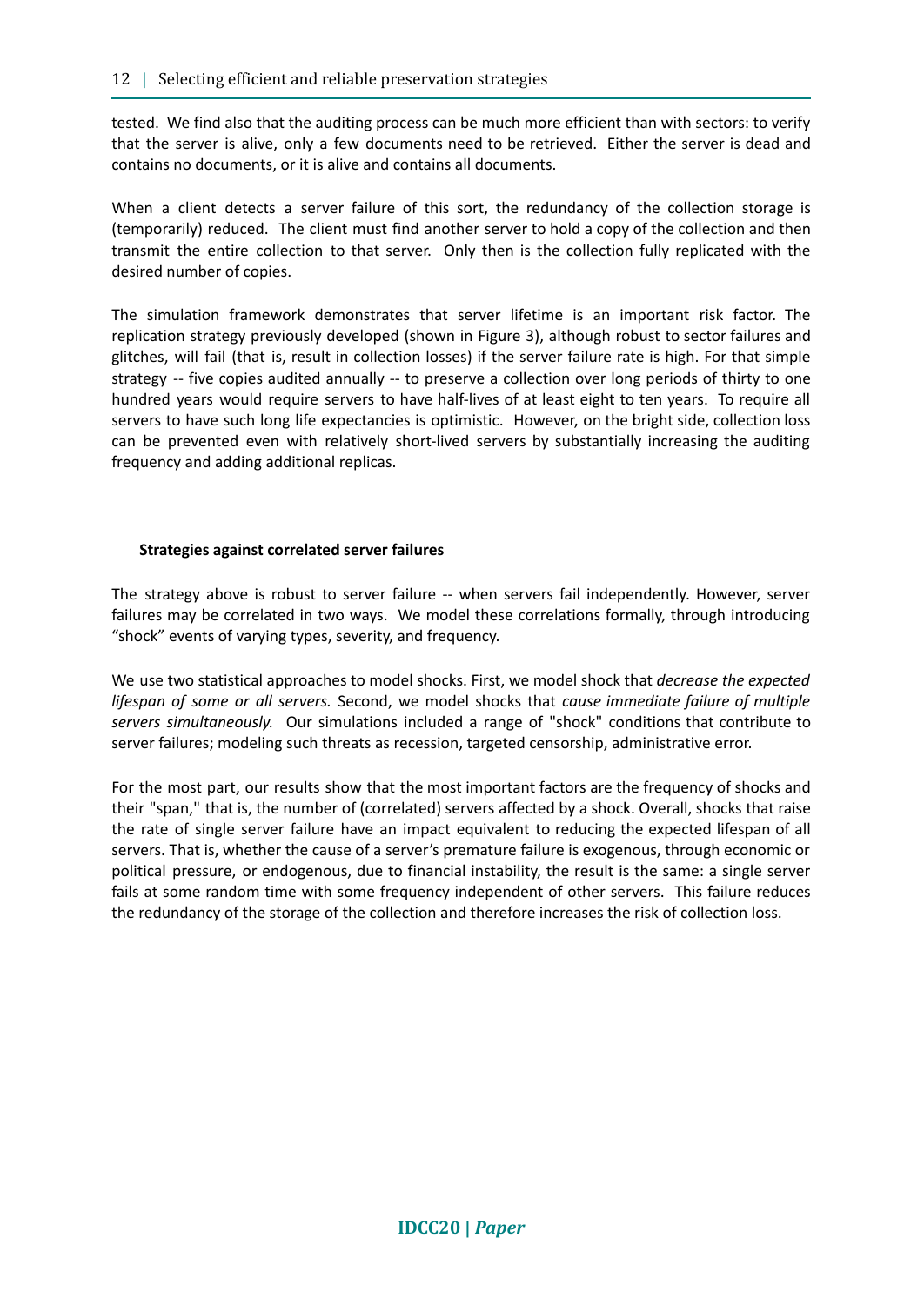

**Figure 5: The effect of economic pressures on institutional failures. For any chosen level of redundancy that protects the collection in normal circumstances, economic recessions will increase the rate at which the servers that keep copies fail. Severe recessions will cause institutional failures sooner than mild recessions, but still, over time, some institutions will fail. Without a strategy to detect and repair these failures, the redundancy of collection storage is reduced and the likelihood of collection loss is increased.**

In contrast, shocks that cause multiple simultaneous failures can dramatically increase the likelihood of collection loss. In our simulations, we have found that the major protective factor against correlated failures is the speed of detecting a dead server. The client should test all the servers for responsiveness very frequently, such as quarterly or monthly; in very severe cases, testing should be done even faster, e.g., weekly .

Again, it is important to note here that it is not necessary to test the entire collection, or even a large segment of it, during each audit. Since a server either contains all documents or contains none, the client need only probe a few documents during each audit to determine the health of the server. This dramatically reduces the bandwidth requirements and increases the speed with which a client can test all its servers.

Thus a strategy of having X copies audited every Y period can be robust even in the presence of frequent widespread shocks: such a strategy is likely to withstand both major recessions and minor wars. As **Figures 6 and 7** below illustrate, protecting a collection under conditions of frequent large shocks, economic or political, may require increasing the redundancy of storage to seven or eight copies, and increasing the frequency of auditing of servers from quarterly or monthly to weekly.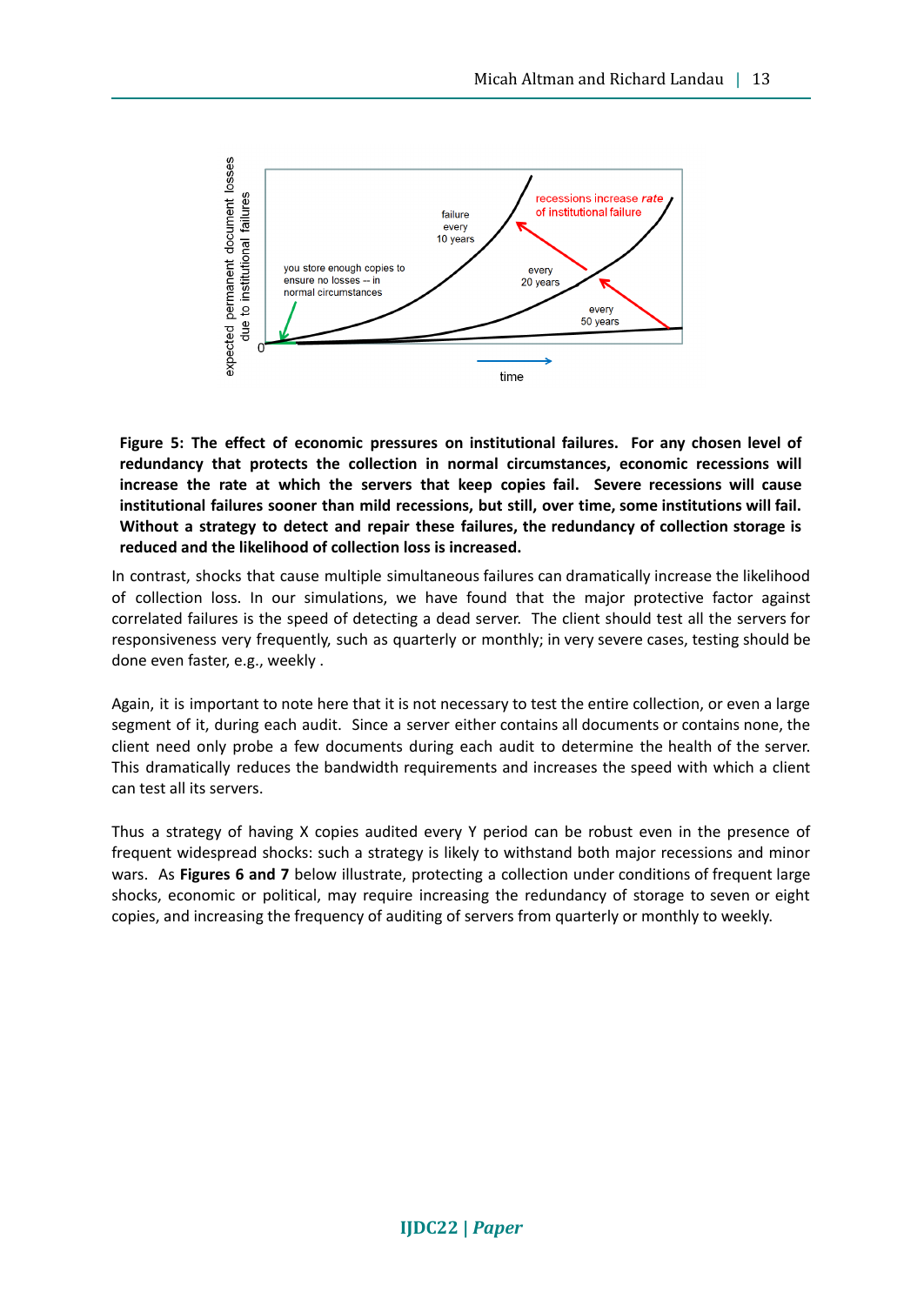

Shocks: span=2, impacts [100%,100%], ServerDefaultHalflife=4yrs, Duration=10yrs

**(6A)**

**(6B)**

Shocks: span=2, impacts [100%,100%], ServerDefaultHalflife=4yrs, Duration=10yrs



**Figure 6: The impact of moderately severe correlated failures of servers over ten years. In these cases, shocks that cause two servers to fail immediately occur randomly with half-lives shown on the X axis. (6A) Five copies of a collection with quarterly auditing is not sufficient to protect against a high probability of total loss. Increasing the redundancy to seven copies also does not protect the collection sufficiently. (6B) Accelerating the rate of auditing, e.g., to weekly segments, and possibly increasing the redundancy level slightly, can improve the survival of the collection even under these severe conditions. Recall that auditing to determine the presence of a server requires interrogating only a few documents on each server.**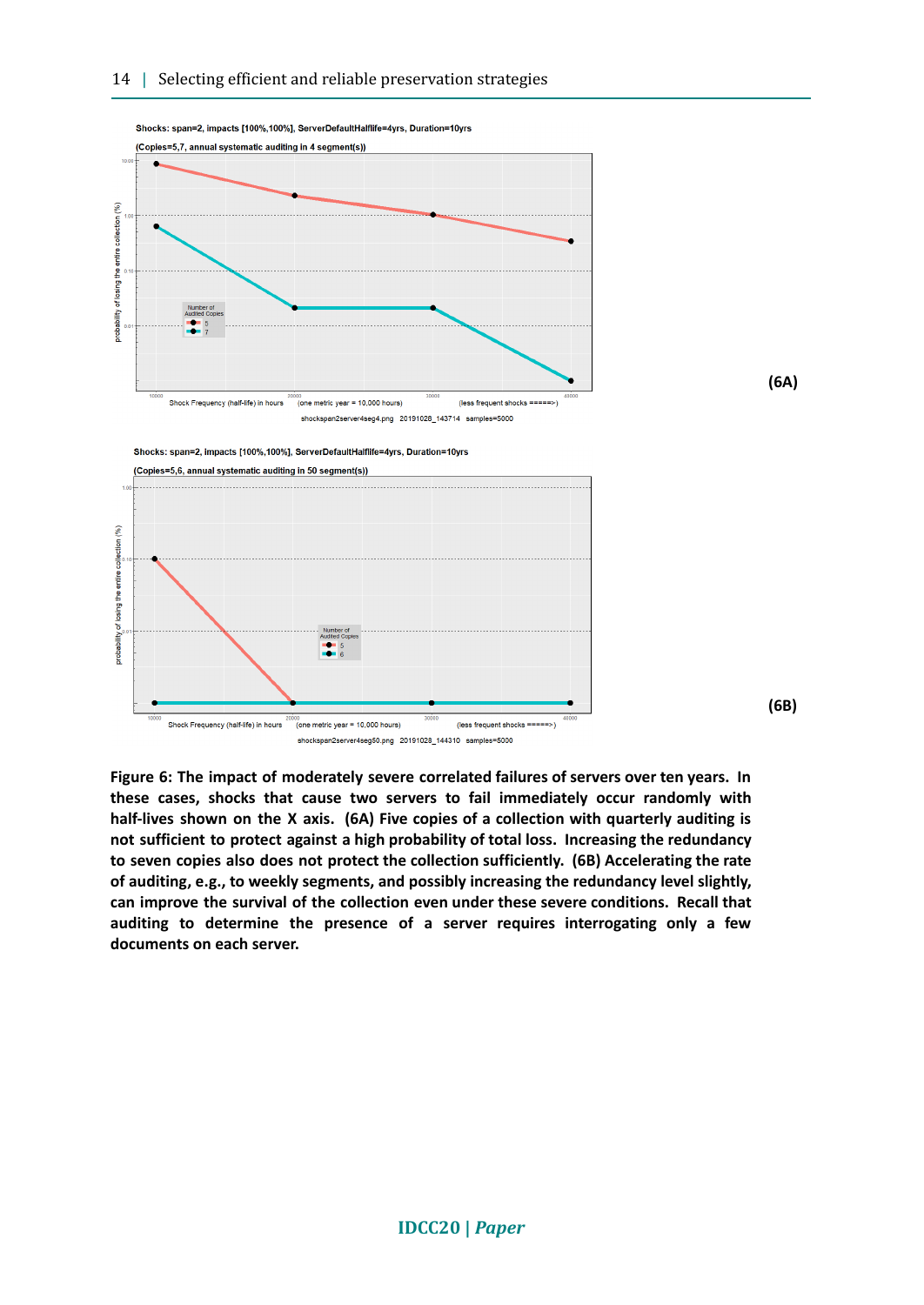

Shocks: span=3. impacts [100%.100%]. ServerDefaultHalflife=4yrs. Duration=10yrs



**Figure 7: The impact of very severe and frequent correlated failures of servers over ten years. In these cases, shocks that cause three servers to fail immediately occur randomly with half-lives shown on the X axis. Much more frequent auditing of more copies is required to protect a collection. (7A) For shocks where three servers are removed from service, even frequent monthly auditing with many more copies, up to nine, cannot protect the collection from total loss. (7B) Accelerating the auditing to weekly and increasing the redundancy to eight copies may suffice to protect a collection from total loss even under these extremely harsh conditions.**

We note that a combined strategy might be a good choice: Audit the collection on an annual cycle in weekly segments; every week choose two percent of the collection, selected *without replacement*, to be audited. Replace any servers found to be not functioning with new servers, and repopulate the new servers with the entire collection. Using this strategy, redundancy of five copies should protect

#### **IJDC22 |** *Paper*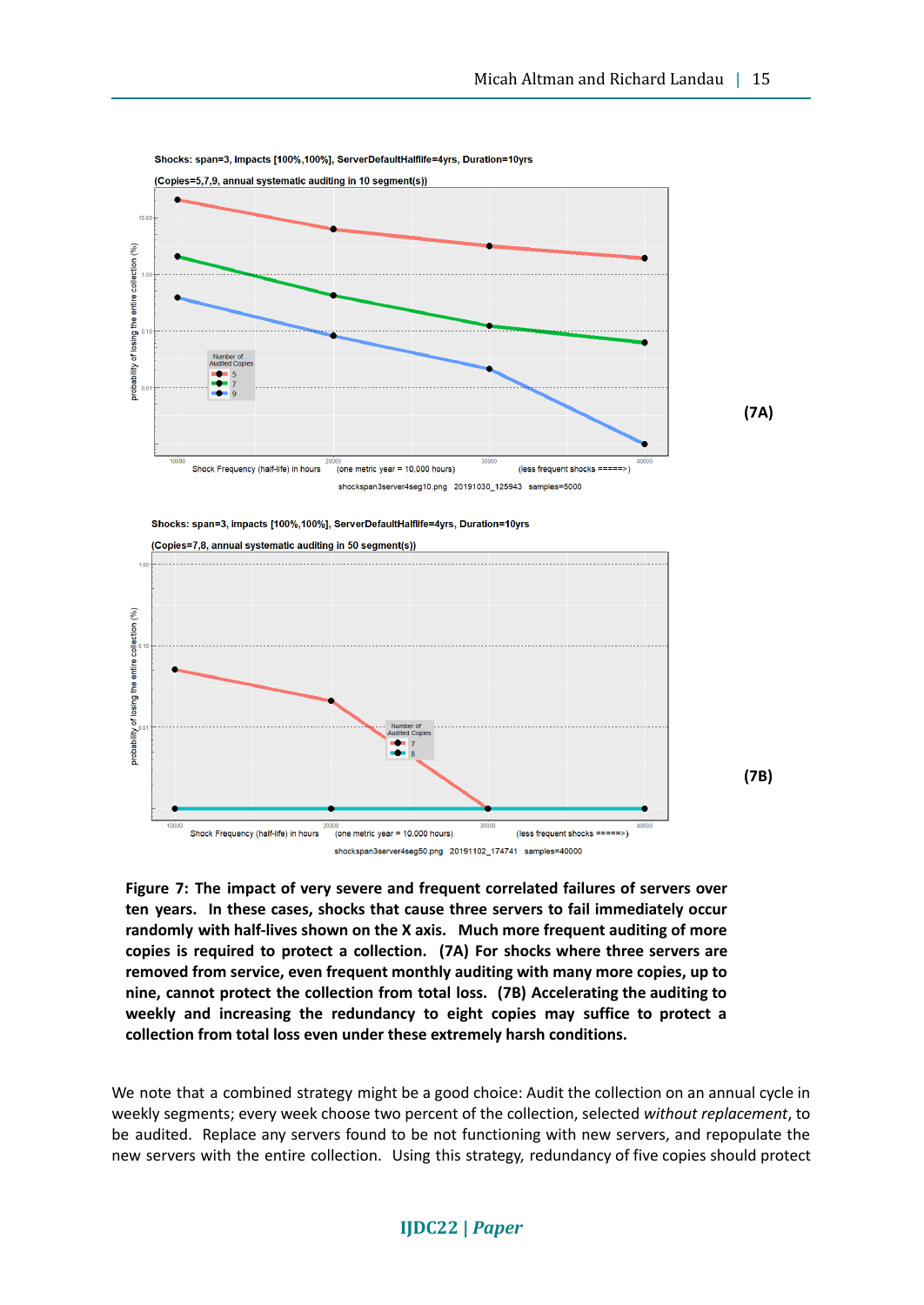the collection in all but the most dire circumstances. Increasing the redundancy to seven or eight copies should protect the collection even in very severe upheavals.

#### **Corollaries - Applications of the Multi-Level Model to Other Failures**

In this section we show how the existing simulation results can be applied to modeling additional threats, including attacks against the auditing system; encryption-key loss and other related correlated failures; and fragility induced by document compression.

#### **Augmenting the Core Replication Strategy with Distributed Auditing**

In the model above auditing always returns the correct results, when invoked. In practice, the auditing system itself may fail either due to a fault in the auditing software, or to a malicious attack against the auditing system.

Risks due to unintentional faults in the auditing system may be mitigated by using multiple independent software implementations to perform the proof-of-retrieval. For example, in an auditing system that involves retrieval of the object content, followed by computation of a cryptographic hash on the contents; computation of this hash could be replicated using multiple independent implementations of the hashing algorithm. More generally, to prevent loss due to well-resourced attacks against the auditing system itself, a secure auditing system that engages multiple auditors should be used [see Jin et al 2019 for a review]. Further, since in the worst case, a well-resourced adversary could subvert one or more of the auditors, at least 3*s*+1 servers will be needed to provide *byzantine fault tolerance --* where *s* is the maximum number of subverted nodes.

Thus in a world without any types of server failures (besides malicious attack), deploying seven servers would be sufficient to protect against subversion of two. Distributed preservation systems such as LOCKSS, have each server play the role of both a content replica, and an independent auditor. When using distributed preservation, or in other systems in which auditing servers can fail at random, additional replicas will be needed to ensure that sufficient *uncorrupted* replicas remain. For example, if there are two potentially subverted servers, and external shocks can destroy three servers simultaneously at random, then post-shock, two out of four of the remaining servers could be corrupted. Thus with a shock-span of three, ten replicas are necessary to prevent against orchestrated attacks by two subverted noded on the auditing system that are launched following a failure. Eight copies would be sufficient, if the adversary controls at most one auditing node.

#### **Applying Analysis to Replication of Encryption Keys**

We identified loss of encryption keys (or more generally of shared secrets -- where at least n are needed to reconstruct the key) as a threat to content above. In this section we discuss strategies for evaluating the impact of encryption key loss, and mitigating these risks. As it turns out, it is not necessary to add encryption directly to the discrete simulation model described above -- we can evaluate this risk using the existing model.

Encrypting a collection of content creates four additional threats of loss. First, and most important, losing all copies of the encryption keys for the collection effectively results in a loss of all replicas of the collection -- while the bits comprising such collections may continue to exist, they are rendered meaningless. Second, if the knowledge of the encryption algorithm is lost, the collection is likewise destroyed. Third, encryption may make documents more fragile -- a single block loss may destroy the entire document rather than a portion. Finally compression, which decreases risk of loss (see below), is ineffective on encrypted files.

The last two threats are minor: In most cases compression can be applied effectively prior to encryption, and the storage savings can then be used to add an additional replication copy which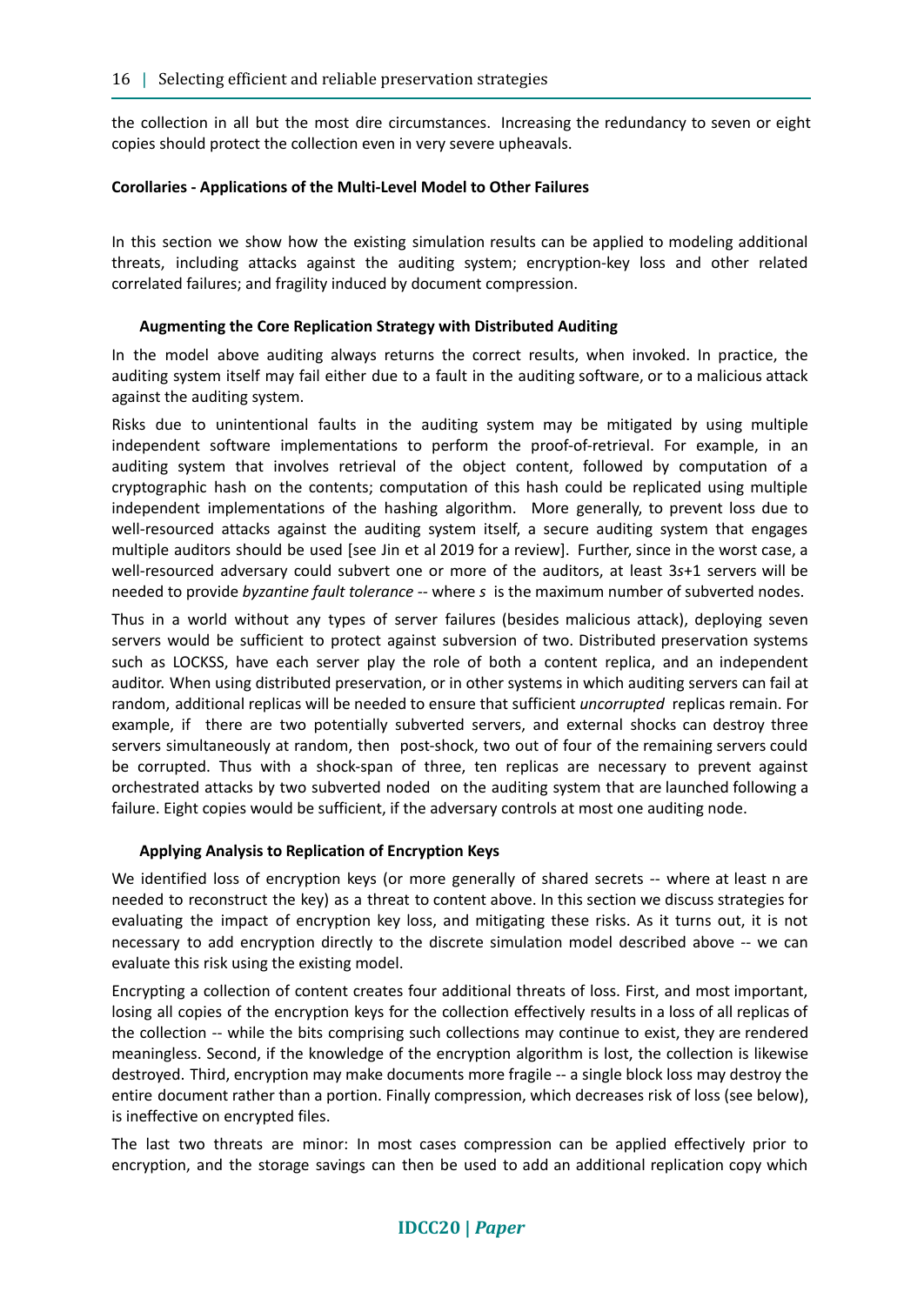more than offsets the fragility increase from both the compression and encryption. (See *modeling compression risks,* below, for more details) The second threat (algorithm loss) can lso be effectively mitigated by selecting a well-known standard encryption algorithms -- standard algorithms are widely documented, and independently replicated. Thus, we focus on the threats from loss of encryption keys.

Loss of encryption key may be modeled by treating the keys themselves as a small, separate collection of documents. As we have shown above -- mitigating risks of loss to a 'key-collection' requires replication, auditing, and repair. Because the size of the collection is small (encryption keys are very small relative to the content they protect), risks to the collection of keys will be dominated by 'shocks' that disrupt organizations and affect multiple replicas: For example -- wars, economic recessions, and government actions may lead to organizational failures

In summary modeling encryption loss involves extending the semantics of 'collection' and then reinterpreting the simulation results for server-failure in this new context: In this case, the risks from loss of encryption keys is equivalent to the risk of loss of an unencrypted collection that is subject to correlated shocks. Thus, the simulation results summarized above (especially in Figures 6 and 7) can be used to predict encryption key failures under different conditions. There are two practical differences from typical collections to consider in this case. For information security best practice, an encryption keys should be kept in a separate administrative domains than the content they encrypt -- so some care must be used in assigning replicates to specific servers. And in practices the size of encryption is very small relative to collection of content -- this creates the opportunity for more frequent auditing.

Thus based on the simulation results already discussed above we recommend maintaining at least four copies of the encryption key-collection and auditing the integrity of the key-collection (e.g. using a challenge mechanism) frequently -- at least monthly. We also recommend that a separate set of 'key-servers' be used to replicate the collection of encryption keys where possible -- or at minimum that no server contain replicates of its own key.<sup>7</sup>

#### **Modeling Risks of File-Format Obsolescence**

At first blush, file-format obsolescence appears to present a radically different form of risk that the bit-loss modeled. After all, a collection may be lost to format-obsolescence even if all of the replicas are intact -- instead, file format obsolescence occurs when no available software is capable of successfully 'reading' files in that format.

Bit-level auditing does nothing to prevent this. It is possible to model auditing for a file-format obsolescence in a way that parallels detecting server-level failure, and thus use server- and shockanalysis to estimate risks of loss, and to develop mitigation strategies. This is accomplished by using the same simulations approach as above, but reinterpreting the semantics (i.e. relabeling) of the model to describe testing corpuses of documents with indepenent readers. In short, if reader can no longer be executed to read a corpus in a formt, it has "failed", and if all readers fail, the format is determined to be obsolete. More specifically, in the relabeled model:

A 'format-collection' is redefined as a collection of documents stored in a designated format. This corpus will be used to check for formal loss.

 $<sup>7</sup>$  For the purpose of this analysis, we assume any single key is sufficient to decrypt content. In cases</sup> where external parties are not fully trusted, but can be prevented from colluding en masse, secret sharing schemes algorithms can be used to, in effect, to split keys such that any *m* keys together will decrypt content. (see Beimal 2010, for a survey of methods). In this case an additional *m-1* key replicates should be provisioned.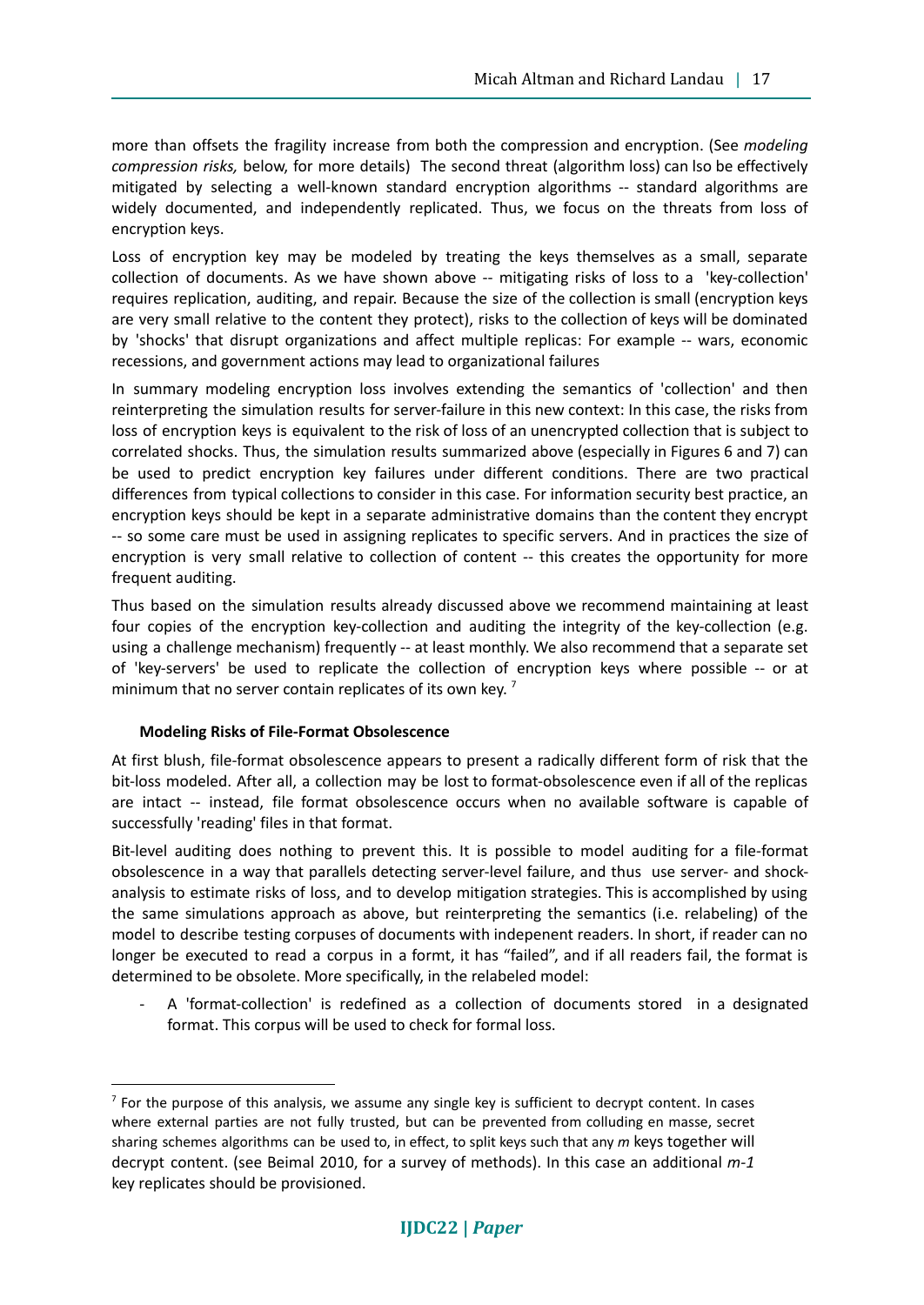#### 18 | Selecting efficient and reliable preservation strategies

- As in the model of encryption key loss above, the collections of test documents are relatively very small -- and thus sector-level error is ignorable.
- A 'format-server' represents a server operating an independent implementation of software that can (a) accept a collection as input (b) validate that has 'read' the collection files, in the designated format.
- Auditing a format server consists of executing the corresponding reader against the test corpus.
- A format server failure occurs when it is discovered on auditing that a particular collection cannot be read. In other words, the format is no longer interpretable by that reader implementation.
- When all servers fail the format becomes obsolete (by definition).

Using this remapping we can now interpret the proability of collection loss due to shocks as the probability of format obsolescence -- assuming a probability distribution for correlated failures over independent readers. However, unlike storage systems, there is substantially less evidence to assess the distribution of failures of software readers -- so we proceed conservatively.

Since it is likely that software failures follow a modified bathtub curve an assumption of an exponential distribution of reader failure would yield overly optimistic predictions for loss format obsolesence. Notwithstanding distributional assumptions, by conditioning on using format readers that are established (past their infant mortality period), modeling with a conservative (lower than expected) expected lifetime, and modeling shocks that cause multiple readers to fail simultaneously, we can generate strategies that are robust to format failure.

Since software reader failure is driven primarily by changes in the operating environment, we anchor our half life estimates to the support lifetime of operating systems version. In particular, a plausible but very conservative assumption is that half of software readers fail to run without modification after a major operating system revision. Over its thirty year history, the Windows operating systems has undergone a major update every six years on average, and the supported lifespan of each revision has averaged twelve years [Wikipedia Contributors 2019]. Thus, based on the server failure analysis shown in figure 4b, using five independent readers to test format readability at each major software release, accompanied by migration of formats, when five functioning independent format readers can no longer be identified, should be sufficient to protect against format failure indefinitely. Further, as the analysis above shows, the risk of failure is strongly dependent on the frequency of auditing: Thus a strategy of format assessment using three independent readers should be successful indefinitely, if a more sophisticated timing of audits is planned -- e.g. verifying readability annually, and in advance of planned operating system updates and of support end-of-life. dates.

#### **Modeling Robust Documents and Compression Risks**

Documents stored on digital media are fragile; storage errors corrupt the content of a document. How much of a document is corrupted depends largely on the data format of the document. Even small errors in highly compressed or encrypted documents may render part or all of the document unusable.

For documents that might not be fatally corrupted by a single sector error, lossless compression of the document involves a clear trade-off. A smaller document is a smaller target for a randomly occurring error, but a highly compressed document is more fragile. A small error in an audio or video file, or an uncompressed text file, might not be fatal to the document, but a highly compressed text document (or an encrypted document) might be lost.

In these simulations, for simplicity we have modeled documents as very fragile: one sector error causes the document to be judged as lost. As it turns out, straightforward closed-form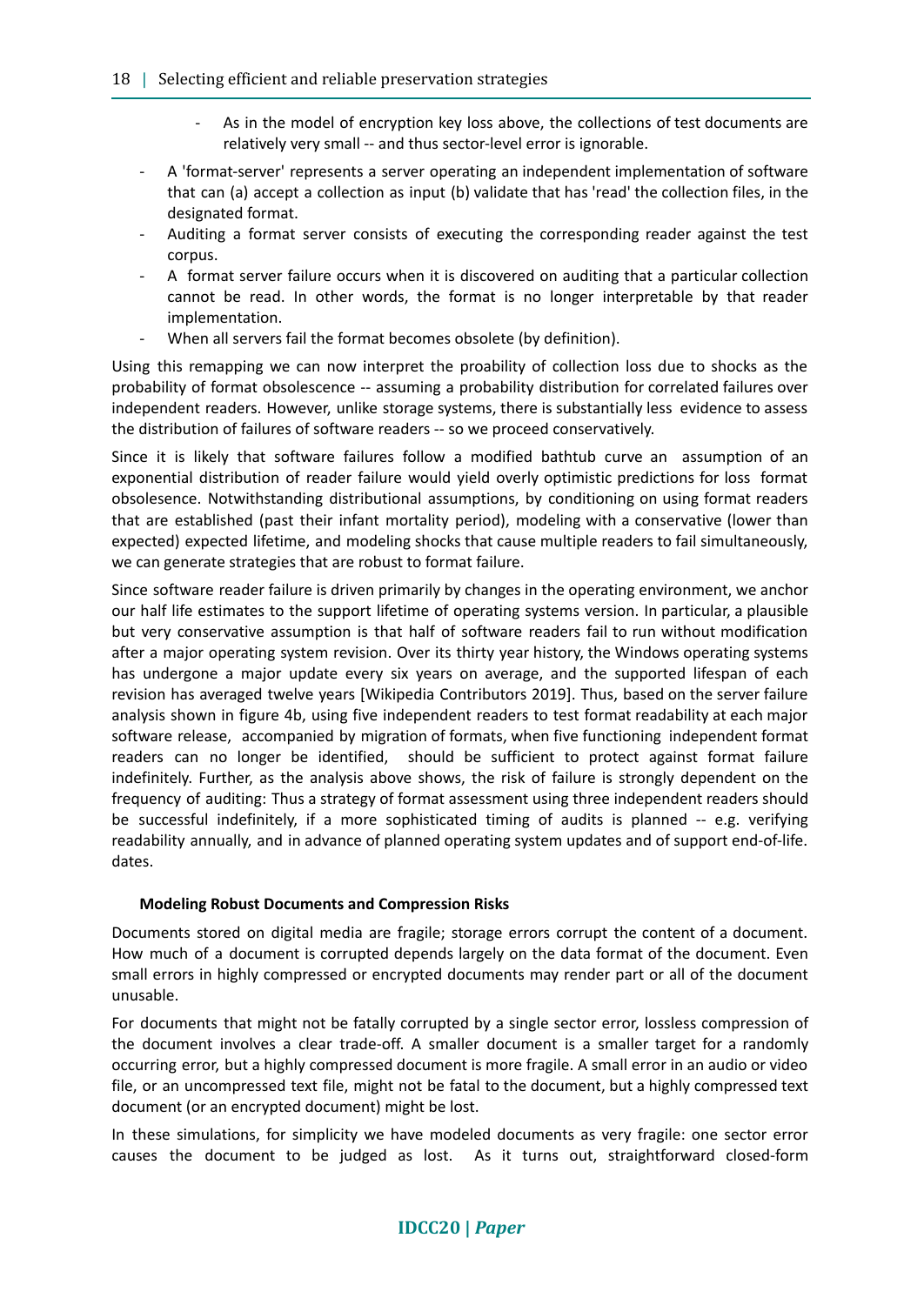transformations of the previous simulation results can be used to model the effects of lossless file-level compression and document fragility on overall collection loss.

In this model, at least these two considerations should be included in the decision to compress documents.

- Smaller is safer. A smaller document presents a smaller target for random errors. If a document is compressed, say, by 90%, that is, to 10% of its original size, then a random error is only one-tenth as likely to strike that document. When placed on a storage medium of any given quality level, that smaller, compressed document is likely to persist without error ten times longer than the uncompressed version.
- Smaller is less expensive. A stored collection incurs costs for both storage of the document images and the bandwidth used in auditing and repair. Smaller documents consume less space and less bandwidth and therefore cost less to maintain. On a given budget, a compressed collection can be replicated into more copies and audited more frequently. Both the increased copy count and more frequent auditing contribute directly to reducing or eliminating permanent losses in the collection.

The linear increase in document losses based on size is to be expected from straightforward Poisson calculations. In addition, we ran simulations over a wide variety of conditions to verify that this linear relationship holds for multiple copies of collection documents, various auditing strategies, and a very wide range of storage quality (error rates, sector lifetimes).

Compression offers another major advantage: potentially higher redundancy. If compression reduces a document's size by, say, 50%, then a client can store two copies of the document for the same cost in storage. That extra copy provides higher redundancy and thus greater resistance to document loss. On a fixed budget, a client can store additional copies of documents depending on how effective the compression algorithm is. High compression permits more copies to be replicated to offset any increased fragility of a compressed document. Text and image compression are particularly effective in this regard.

A disadvantage of compression is that it may make documents that were partially repairable more fragile. We use a simple model to explore the effects of fragility. In a given collection, the fragility of each document is represented by a number, *F,* that indicates the proportion of damage done by each single sector loss. For example, an *F* of 1 indicates that single-sector loss causes the entire document to be lost; an F of 2 denotes that a single-sector loss reduces the value of the document by half, etc.

For the purpose of loss prediction, a collection of robust (not fragile) documents can be modeled as a more numerous collection of smaller, fragile documents. More precisely, the expected proportion of losses due to block failure for a collection *C* of *N* documents, each of size *S* and fragility *F* is identical to the expected proportion of losses in a collection C' comprising  $(N^*F)$  documents, each of fragility 1, and size S/F.

Thus, lossless document-level compression affects the likelihood of collection loss through four distinct mechanisms. First, compression directly reduces document size (modeled as a 'compression ratio' of 1/*C*), which acts directly to reduce expected loss. Second, compression can increase the fragility of the compressed document  $F'$ , where  $F \ge F' \ge 1$ . Third, compression reduces the total size storage size needed for the collection by -- enabling more replicas to be created.<sup>8</sup> Finally, compression permits more aggressive document auditing to protect a collection without increasing.

<sup>&</sup>lt;sup>8</sup> In addition compression may introduce a risk of format obsolescence. Fortunately, there are effective file-level compression algorithms that are very well standardized and documented. Further, the risks from format obsolescence may be managed effectively through auditing format-readers, as described above.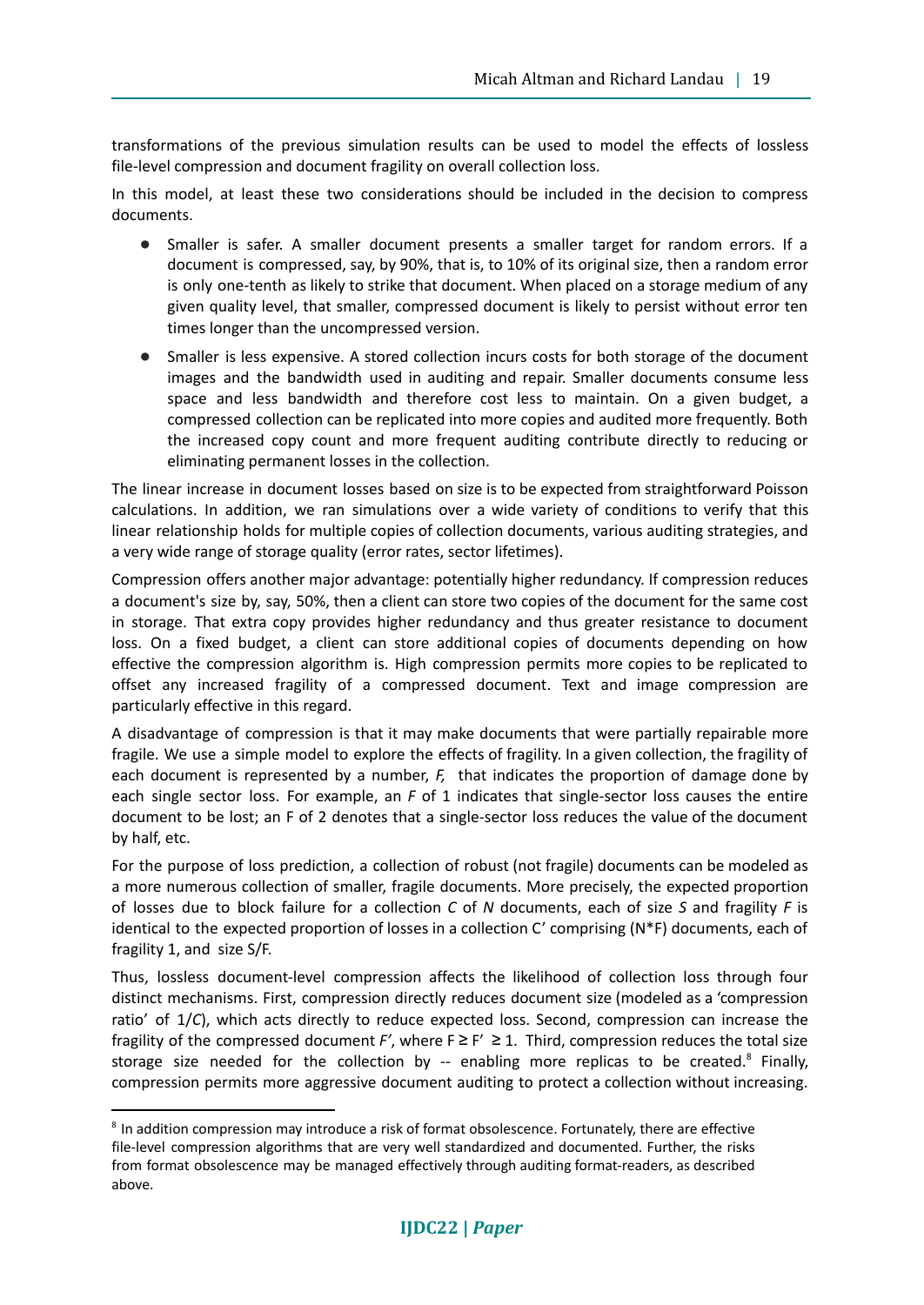costs for bandwidth and server egress. The same number of smaller, compressed documents can be retrieved more quickly without increasing bandwidth and consume less bandwidth and less egress charge from the storage vendors. Auditing of the collection can be done more frequently on the same budget, which improves document survival rates.

The effects of additional replicas can be understood by considering the "repair" of collections through the replacement of documents. In our model, collections are "repaired" by having missing documents on their servers replaced from other copies; that is, the "repairability" of a collection depends on the presence of one or more valid replacement copies stored elsewhere. If compression permits an additional copy or copies of a document to be stored, then there will be more copies from which a replacement can be effected when one copy fails and a collection needs to be "repaired." For example, if five copies of a collection are to be stored on servers, then a mere 20% reduction in size due to compression would permit one additional copy to be stored and maintained within the same budget. That additional redundancy, six copies instead of five, would make the document more resistant to failure.

These effects can affect loss in a different direction -- when does compression reduce loss overall? The simplest case is of completely fragile documents  $(F=1)$  -- in this case,  $F'=F$  and any amount of compression is beneficial due simply to reduced "target area." More generally, compression will reduce loss whenever  $C^*F' \geq F$ . Further, the simulation results above demonstrate that even where sector error is the dominant threat to collections (which is not generally the case) the benefits of increasing the number of copies grows substantially up to at least six (6) replicas. An implication is that compression with C of 1.2 (reduction to roughly 83% of the original size) or better is usually justified even when it substantially reduces document fragility over ( $F \gg C^*F'$ ). Since, in practice, modern compression algorithms yield a *C* typically in the range of 2-6 on benchmark corpora [Mahohen 2005] for large collections; and methods to reliably repair damaged documents are scant and hard to verify, compression reduces expected collection loss in all but a few extreme cases.

In summary, we consider lossless compression to be benign for a variety of reasons.

### **Discussion**

The results above highlight a number of robust and broadly applicable operational preservation policies: for example, these results demonstrate that the commonly used strategy of sample-based auditing is ineffective; and that the risks of compression-related fragility noted by the preservation community, are typically more than offset by reductions in the efficiency of replication and auditing. More generally, we identify simple preservation strategies involving diversification, 5-7 replicates, and auditing partitioned weekly across every year, that are robust both to variations in storage quality and conditions; and robust to correlated organizational threats, including global recessions and regional wars.

This analysis demonstrates that the most critical source of risk to collections is shared vulnerabilities across services that can result in multiple simultaneous failures. Curators who choose services for replication need to be wary of characteristics that result in shared vulnerabilities. These include the geographic location of server infrastructure; legal jurisdictions to which the server is subject; and shared technical dependencies across servers. It is particularly important that service providers disclose in a verifiable way the extent to which they rely on other third-party storage vendors to host content stored with them.

Further, these results underscore the need to increase the efficiency of external auditing since auditing frequency is critical to robustness. Currently, a bottleneck to auditing is the need to transfer the content of a document to be audited from a server to a trusted source. If storage services provided an API for trustworthy verification of a document directly, costs and time would be substantially reduced. For instance, if a storage service offered the ability to compute, on-demand, a combination cryptographic hash and nonce for a selected portion of a document, reliable external

### **IDCC20 |** *Paper*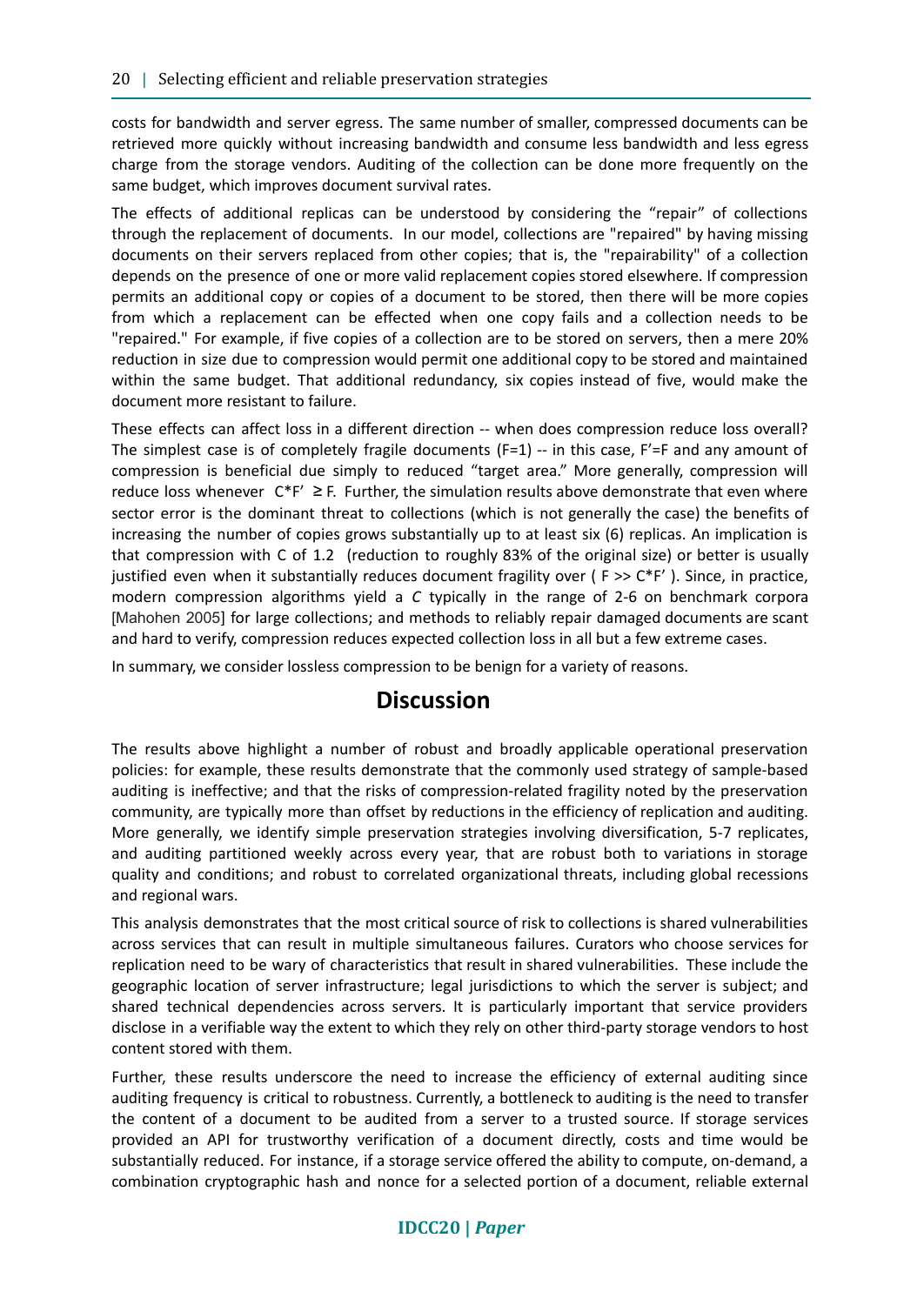auditing could be completed with greatly reduced network bandwidth. (See Lin, et *al*. 2019 for a survey of cryptographic auditing approaches to cloud replicas.) Stakeholders in both the storage and preservation sectors would benefit from developing standards APIs for cryptographic verification of stored content -- which increase both the trustworthiness of cloud services and the use of external auditing.

Moreover, the framework we present offers flexibility for the modeling of a wide range of preservation policies and threats. Since this framework is open source and easily deployed in a cloud computing environment, it can be used to produce analyses based on independent estimates of scenario-specific costs, reliability, and risks. We invite the community to probe our results by calibrating risk profiles based on their own context and using the system to estimate the costs and losses of their preferred preservation strategies.

### **Acknowledgments**

The authors describe contributions to this article using a standard taxonomy. [Allen, et al. 2014] MA provided the core formulation of the research goals and aims, and methodology. RL led the data collection, software design, and data analysis. MA and RL shared the writing of the original manuscript. All authors contributed through commentary, review, editing, and revision.

### **References**

Allen L. , Jo Scott, Amy Brand, Marjorie Hlava & Micah Altman, (2014). Publishing: Credit Where Credit Is Due, 508 *Nature* 312. <[https://doi.org/10.1038/508312a>](https://doi.org/10.1038/508312a)

Altman, *et* al., National Agenda for Digital Stewardship, 2015 *National Digital Stewardship Alliance* (2015) <<https://osf.io/23vph/>>

Altman, *et* al., (2020). 2020 National Agenda for Digital Stewardship, *National Digital Stewardship* Alliance. <<https://osf.io/bcetd/>>

Baker, M., Shah, M., Rosenthal, D. S., Roussopoulos, M., Maniatis, P., Giuli, T. J., & Bungale, P. (2006). A fresh look at the reliability of long-term digital storage. In *ACM SIGOPS Operating Systems Review* (Vol. 40, No. 4, pp. 221-234). ACM. <<https://dl.acm.org/doi/10.1145/1218063.1217957>>

Beimel, A. (2011). Secret-sharing schemes: a survey. In *International conference on coding and cryptology* (pp. 11-46). Springer, Berlin, Heidelberg. [<https://doi.org/10.1007/978-3-642-20901-7\\_2](https://doi.org/10.1007/978-3-642-20901-7_2)>

Daepp, Madeleine IG, *et* al. (2015). "The mortality of companies." *Journal of The Royal Society Interface* 12.106 [<https://doi.org/10.1098/rsif.2015.0120](https://doi.org/10.1098/rsif.2015.0120)>

Gallinger, M., Bailey, J., Cariani, K., Owens, T., and Altman, M., (2017). Trends in Digital Preservation Capacity and Practice: Results from the 2nd Bi-annual National Digital Stewardship Alliance Storage Survey, D-Lib Magazine: 7/8 <[https://doi.org/10.1045/july2017-gallinger>](https://doi.org/10.1045/july2017-gallinger)

Lebrecht, A. S., Dingle, N. J., & Knottenbelt, W. J. (2011). Analytical and simulation modeling of zoned raid systems. *The Computer Journal*, 54(5), 691-707. <<https://doi.org/10.1093/comjnl/bxq053>>

Li, Y., Miller, E. L., & Long, D. D. (2012). Understanding data survivability in archival storage systems. In *Proceedings of the 5th Annual International Systems and Storage Conference* (p. 16). ACM. <<https://doi.org/10.1145/2367589.2367605>>

Lin, Y, Li, J, Jia, X, Ren, K. (2019). Multiple-replica integrity auditing schemes for cloud data storage. Concurrency Computational Practice & Experience: 33(7).<[https://doi.org/10.1002/cpe.5356>](https://doi.org/10.1002/cpe.5356)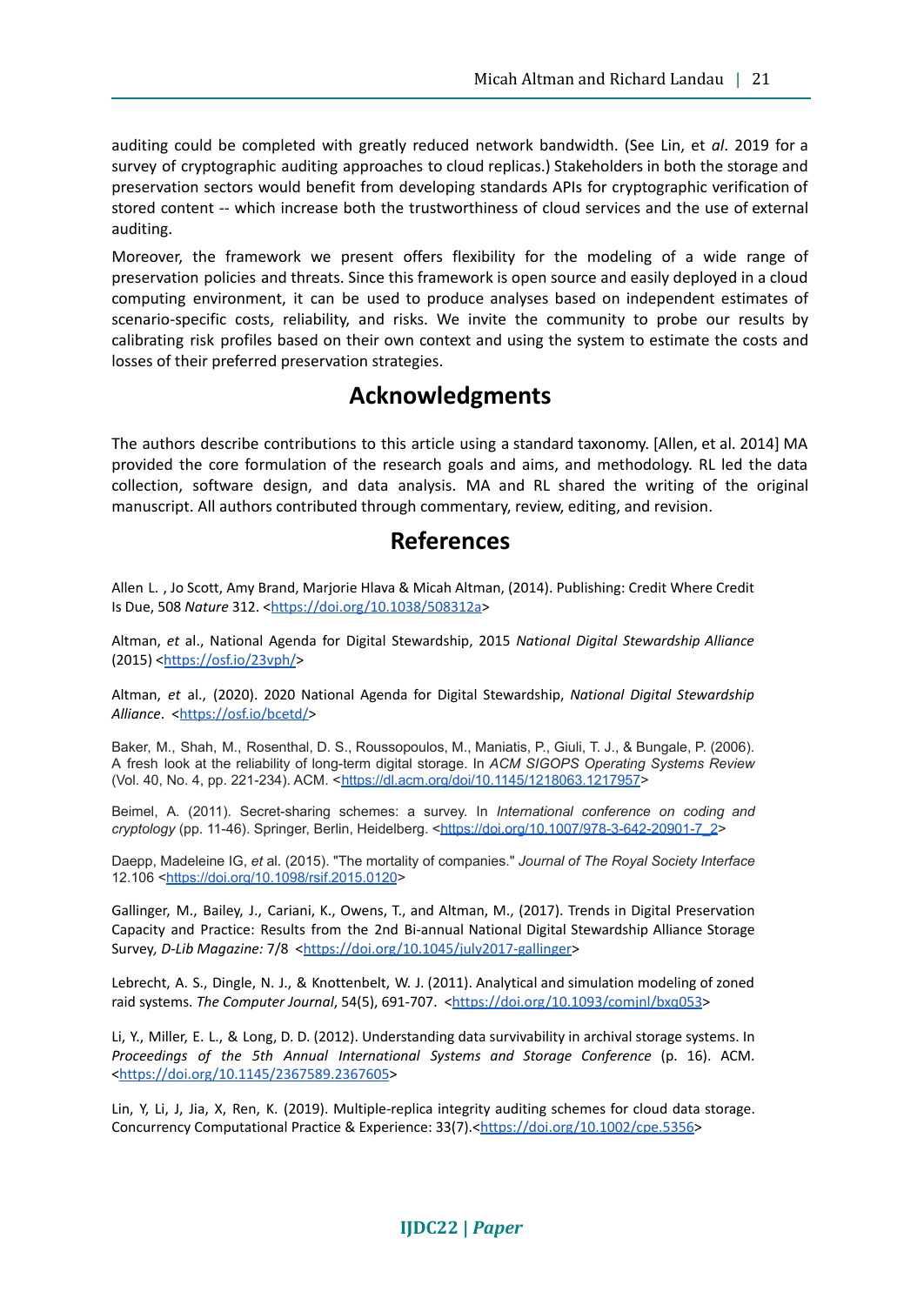Mahoney, Matthew V. "Adaptive weighing of context models for lossless data compression." (2005). *Florida Institute of Technology CS Dept, Technical Report CS-2005-16*. <[http://hdl.handle.net/11141/154>](http://hdl.handle.net/11141/154)

Mellor, C., (2018). Mmm, yes. 11-nines data durability? Mmmm, that sounds good. Except it's virtually meaningless, *The Register*, <[https://web.archive.org/web/20210227122023/https://www.theregister.com/2018/07/19/data\\_dur](https://web.archive.org/web/20210227122023/https://www.theregister.com/2018/07/19/data_durability_statements/) [ability\\_statements/>](https://web.archive.org/web/20210227122023/https://www.theregister.com/2018/07/19/data_durability_statements/)

Morris, James R. (2009). "Life and death of businesses: A review of research on firm mortality." *Journal of Business Valuation and Economic Loss Analysis:* 4(1). <<https://doi.org/10.2202/1932-9156.1050>>

NBER (National Bureau of Economic Research). (2019) "US business cycle expansions and contractions." [<http://www.nber.org/cycles/cyclesmain.html](http://www.nber.org/cycles/cyclesmain.html)>

Pinheiro, E., W.D. Weber, L.A. Barroso, (2007). Failure trends in a large disk drive population. In *Proceedings of the 5th USENIX Conference on File and Storage Technologies* (FAST '07). <[https://www.usenix.org/legacy/events/fast07/tech/full\\_papers/pinheiro/pinheiro\\_old.pdf](https://www.usenix.org/legacy/events/fast07/tech/full_papers/pinheiro/pinheiro_old.pdf)>

Rosenthal, David S.H.; T. Robertson, T. Lipkis, V. Reich, and S. Morabito, (2005). "Requirements for Digital Preservation Systems", *D-Lib Magazine* 11 (11). [<https://doi.org/10.48550/arXiv.cs/0509018](https://doi.org/10.48550/arXiv.cs/0509018)>

Rosenthal, David S.H. (2010). "Bit preservation: A solved problem?.*" International Journal of Digital Curation* 5(1): 134-148. <[https://doi.org/10.2218/ijdc.v5i1.148>](https://doi.org/10.2218/ijdc.v5i1.148)

Wikipedia contributors, "Microsoft Windows," (2019) Wikipedia, The Free Encyclopedia, (Retrieved on December 15, 1998 15, 2019, 2019, 1998 1999 1991 <[https://en.wikipedia.org/w/index.php?title=Microsoft\\_Windows&oldid=929717556](https://en.wikipedia.org/w/index.php?title=Microsoft_Windows&oldid=929717556)>

Xin, Qin, Thomas JE Schwarz, and Ethan L. Miller. (2015) "Disk infant mortality in large storage systems." *13th IEEE International Symposium on Modeling, Analysis, and Simulation of Computer and Telecommunication Systems.* IEEE. [<https://doi.org/10.1109/MASCOTS.2005.27>](https://doi.org/10.1109/MASCOTS.2005.27)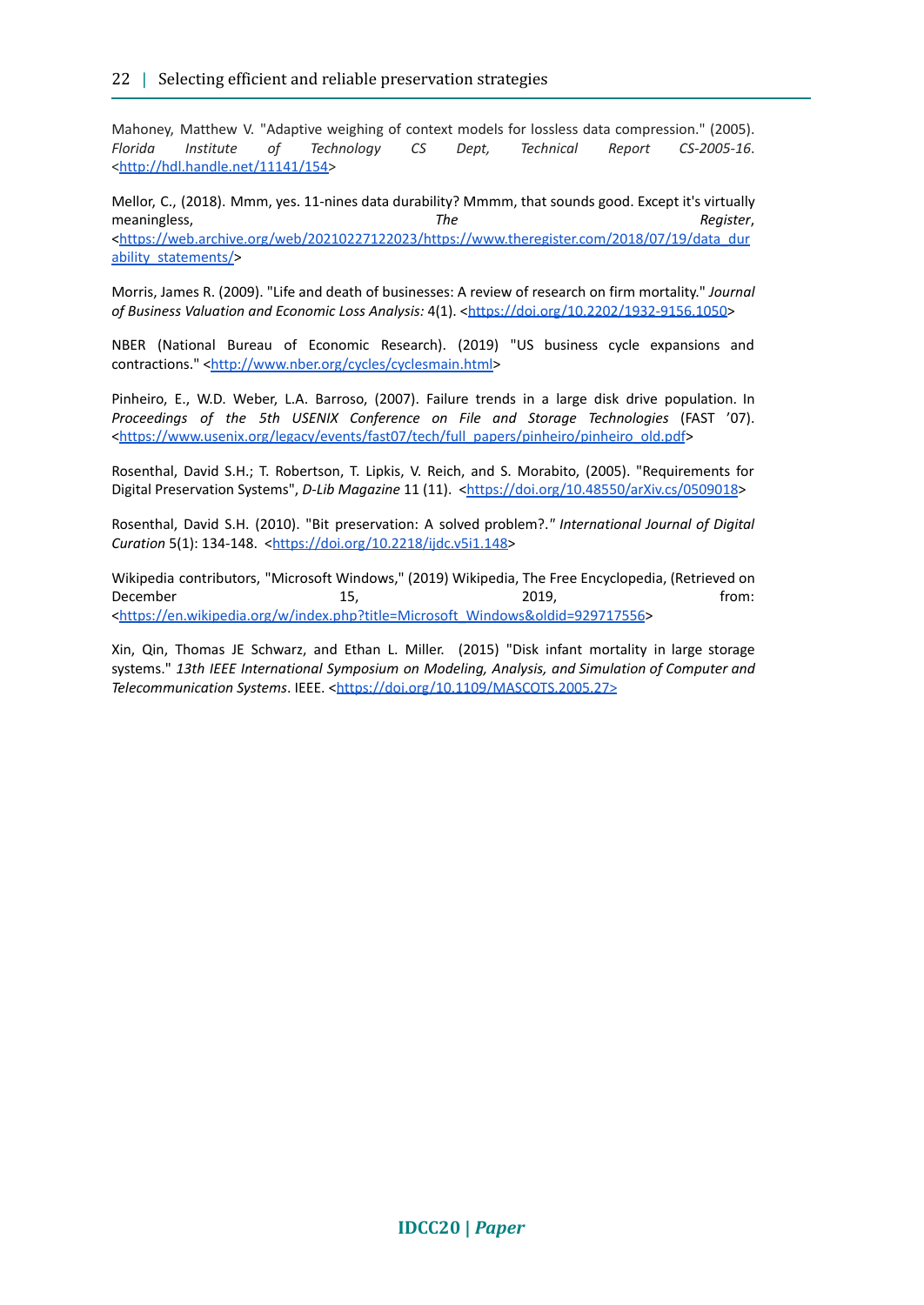$\overline{1}$ 

## **Appendix A**

The rate at which a stored document deteriorates depends on its size as well as on storage-quality and other factors. We selected a nominal document size for the simulations to avoid redundancy in the choices of parameters. A corollary of the model structure is that the rate of accumulation of errors, in theory, depends linearly on the size of the document. We checked this prediction with simulations using documents of differing sizes and error rates. The results are shown below.

Note that as the size of a document increases from 5 megabytes (MB) to 5000 MB, if the rate of error arrivals decreases inversely, then the total document losses remain constant. For example, a collection of 5 MB documents stored with a sector lifetime of 5 megahours has the same loss rate as a collection of 5000 MB documents with a sector lifetime of 5000 megahours. This linear relationship holds across at least these several orders of magnitude that encompass plausible document sizes and storage qualities.

The spectrum of sizes ranges from 5 MB, representing a PDF document or small still image, to 5000 MB, representing a large video file.

#### **Document Size vs Error Rate Comparisons**

|                 | <b>Sector</b>   | Percent of        |  |  |
|-----------------|-----------------|-------------------|--|--|
| <b>Document</b> | Lifetime (half- | <b>Collection</b> |  |  |
| size            | life)           | Lost              |  |  |
| 5               | $\overline{2}$  | 15.9              |  |  |
| 50              | 20              | 15.9              |  |  |
| 500             | 200             | 15.9              |  |  |
| 5000            | 2000            | 15.9              |  |  |
| 5               | 3               | 10.9              |  |  |
| 50              | 30              | 10.9              |  |  |
| 500             | 300             | 10.9              |  |  |
| 5000            | 3000            | 11                |  |  |
| 5               | 5               | 6.6               |  |  |
| 50              | 50              | 6.7               |  |  |
| 500             | 500             | 6.7               |  |  |
| 5000            | 5000            | 6.7               |  |  |
| 5               | 10              | 3.3               |  |  |
| 50              | 100             | 3.4               |  |  |
| 500             | 1000            | 3.4               |  |  |
| 5000            | 10000           | 3.4               |  |  |

#### Comparisons: larger docs and corresponding increase in sector lifetimes yield the same loss rates

#### **IJDC22 |** *Paper*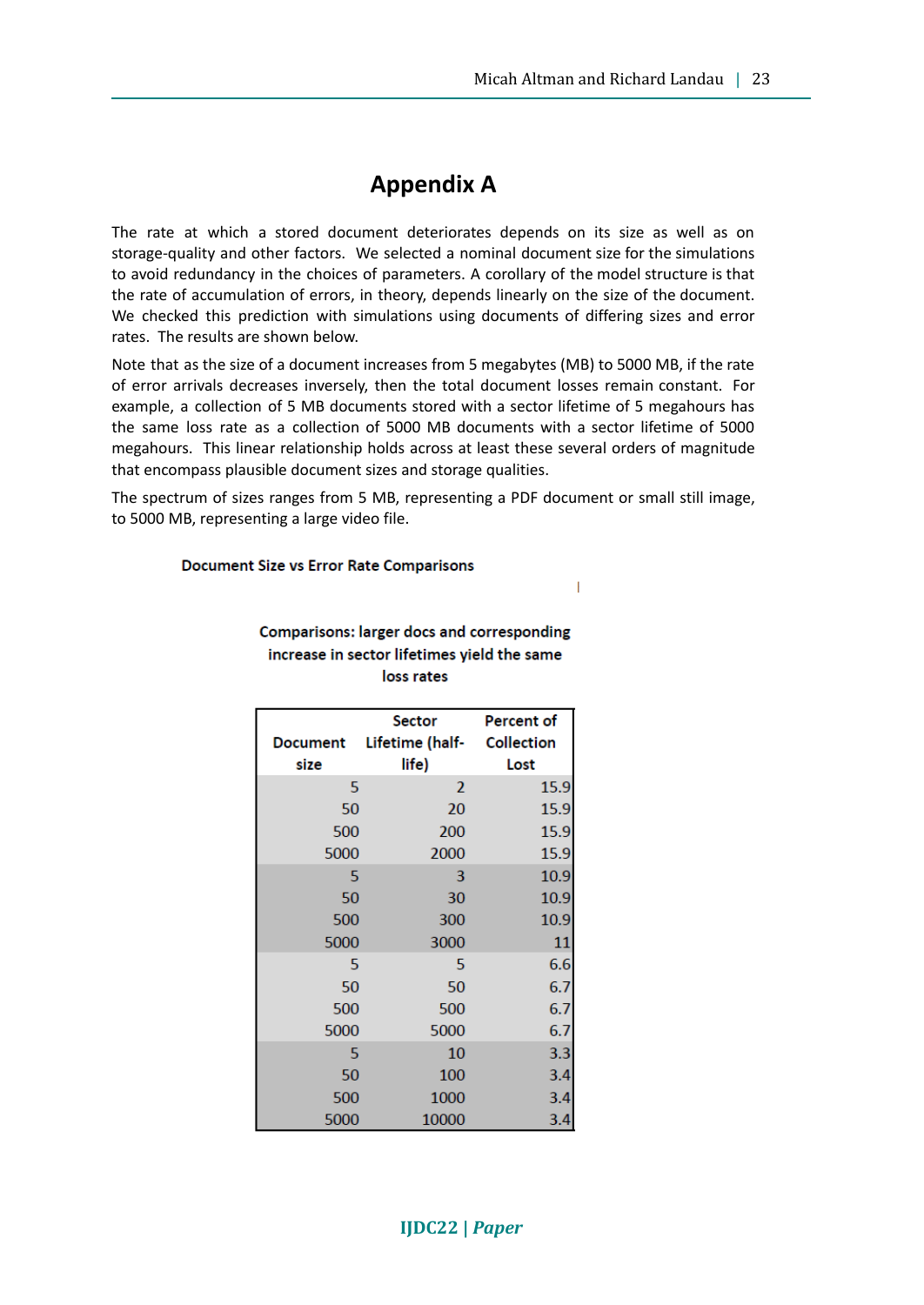## **Appendix B**

To confirm the calibration of the simulation methods, we compared the simulation results with the theoretical Poisson calculations, using a very modest number of repetitions. The simulation results compare favorably with the calculated values. Over three orders of magnitude, the simulations match expectations very closely; larger simulations would be expected to match an even broader range of parameters.

|                     |                                    | Poisson Failure Rates based on HALF-LIVES                            |        |                 |           |           |            |                                            |                           |         |  |
|---------------------|------------------------------------|----------------------------------------------------------------------|--------|-----------------|-----------|-----------|------------|--------------------------------------------|---------------------------|---------|--|
|                     | Document hits over duration of run |                                                                      |        |                 |           |           |            |                                            | <b>Simulation results</b> |         |  |
|                     |                                    |                                                                      |        |                 |           |           |            |                                            | $n = 101$ reps            |         |  |
|                     |                                    | But since a document is much larger than a single unit,              |        |                 |           |           |            | midmeans<br>$\overline{V}$<br>$\mathbf{V}$ |                           |         |  |
|                     |                                    | the effective lifetime is reduced, because the target area expanded, |        |                 |           |           |            |                                            |                           |         |  |
|                     |                                    | by that factor. Which is fifty in this case.                         |        |                 |           |           |            |                                            |                           |         |  |
|                     |                                    |                                                                      |        |                 |           |           |            | $\overline{V}$                             |                           |         |  |
|                     |                                    |                                                                      |        |                 |           |           | Pr(0 hits) |                                            |                           |         |  |
|                     |                                    | $lifetime =$                                                         |        |                 | target    | effective | on a       | theoretical                                |                           |         |  |
| param --> half-life |                                    | 1/ln(2)                                                              | t      | <b>Ntargets</b> | size      | lifetime  | target     | losses                                     |                           | err     |  |
| units-->            | khours                             | khours                                                               | khours | k               | <b>MB</b> | khours    |            | <b>Ntargets</b>                            | copies=1                  | pct     |  |
|                     | 1,000                              | 1,443                                                                | 100    | 10              | 50        | 29        | 0.0313     | 9687.5                                     | n/a                       | n/a     |  |
|                     | 2,000                              | 2,885                                                                | 100    | 10              | 50        | 58        | 0.1768     | 8232.2                                     | 8227.5                    | $-0.1%$ |  |
|                     | 3,000                              | 4,328                                                                | 100    | 10              | 50        | 87        | 0.3150     | 6850.2                                     | 6849.6                    | 0.0%    |  |
|                     | 5,000                              | 7,213                                                                | 100    | 10              | 50        | 144       | 0.5000     | 5000.0                                     | 5004.0                    | 0.1%    |  |
|                     | 10,000                             | 14,427                                                               | 100    | 10              | 50        | 289       | 0.7071     | 2928.9                                     | 2929.7                    | 0.0%    |  |
|                     | 20,000                             | 28,854                                                               | 100    | 10              | 50        | 577       | 0.8409     | 1591.0                                     | 1589.3                    | $-0.1%$ |  |
|                     | 30,000                             | 43,281                                                               | 100    | 10              | 50        | 866       | 0.8909     | 1091.0                                     | 1088.5                    | $-0.2%$ |  |
|                     | 50,000                             | 72,135                                                               | 100    | 10              | 50        | 1443      | 0.9330     | 669.7                                      | 670.8                     | 0.2%    |  |
|                     | 100,000                            | 144,270                                                              | 100    | 10              | 50        | 2885      | 0.9659     | 340.6                                      | 341.2                     | 0.2%    |  |
|                     | 200,000                            | 288,539                                                              | 100    | 10              | 50        | 5771      | 0.9828     | 171.8                                      | 172.1                     | 0.2%    |  |
|                     | 300,000                            | 432,809                                                              | 100    | 10              | 50        | 8656      | 0.9885     | 114.9                                      | 115.2                     | 0.3%    |  |
|                     | 500,000                            | 721,348                                                              | 100    | 10              | 50        | 14427     | 0.9931     | 69.1                                       | 69.2                      | 0.2%    |  |
|                     | 1,000,000                          | 1,442,695                                                            | 100    | 10              | 50        | 28854     | 0.9965     | 34.6                                       | 34.6                      | 0.0%    |  |
|                     | 2,000,000                          | 2,885,390                                                            | 100    | 10              | 50        | 57708     | 0.9983     | 17.3                                       | 18.0                      | 4.0%    |  |
|                     | 3,000,000                          | 4,328,085                                                            | 100    | 10              | 50        | 86562     | 0.9988     | 11.5                                       | 11.9                      | 3.1%    |  |
|                     | 5,000,000                          | 7,213,475                                                            | 100    | 10              | 50        | 144270    | 0.9993     | 6.9                                        | 6.7                       | $-3.3%$ |  |
|                     | 10,000,000                         | 14,426,950                                                           | 100    | 10              | 50        | 288539    | 0.9997     | 3.5                                        | 3.5                       | 1.0%    |  |
| Conditions:         |                                    |                                                                      |        |                 |           |           |            |                                            |                           |         |  |
|                     | $N$ documents = 10000              |                                                                      |        |                 |           |           |            |                                            |                           |         |  |
|                     | N copies of each document $= 1$    |                                                                      |        |                 |           |           |            |                                            |                           |         |  |
|                     | Document size = 50MB               |                                                                      |        |                 |           |           |            |                                            |                           |         |  |
|                     |                                    | Simulation length = $100,000$ hours = 10 metric years                |        |                 |           |           |            |                                            |                           |         |  |
| Sector size = $1MB$ |                                    |                                                                      |        |                 |           |           |            |                                            |                           |         |  |
|                     |                                    | Simulation repeated n=101 times with different seeds                 |        |                 |           |           |            |                                            |                           |         |  |